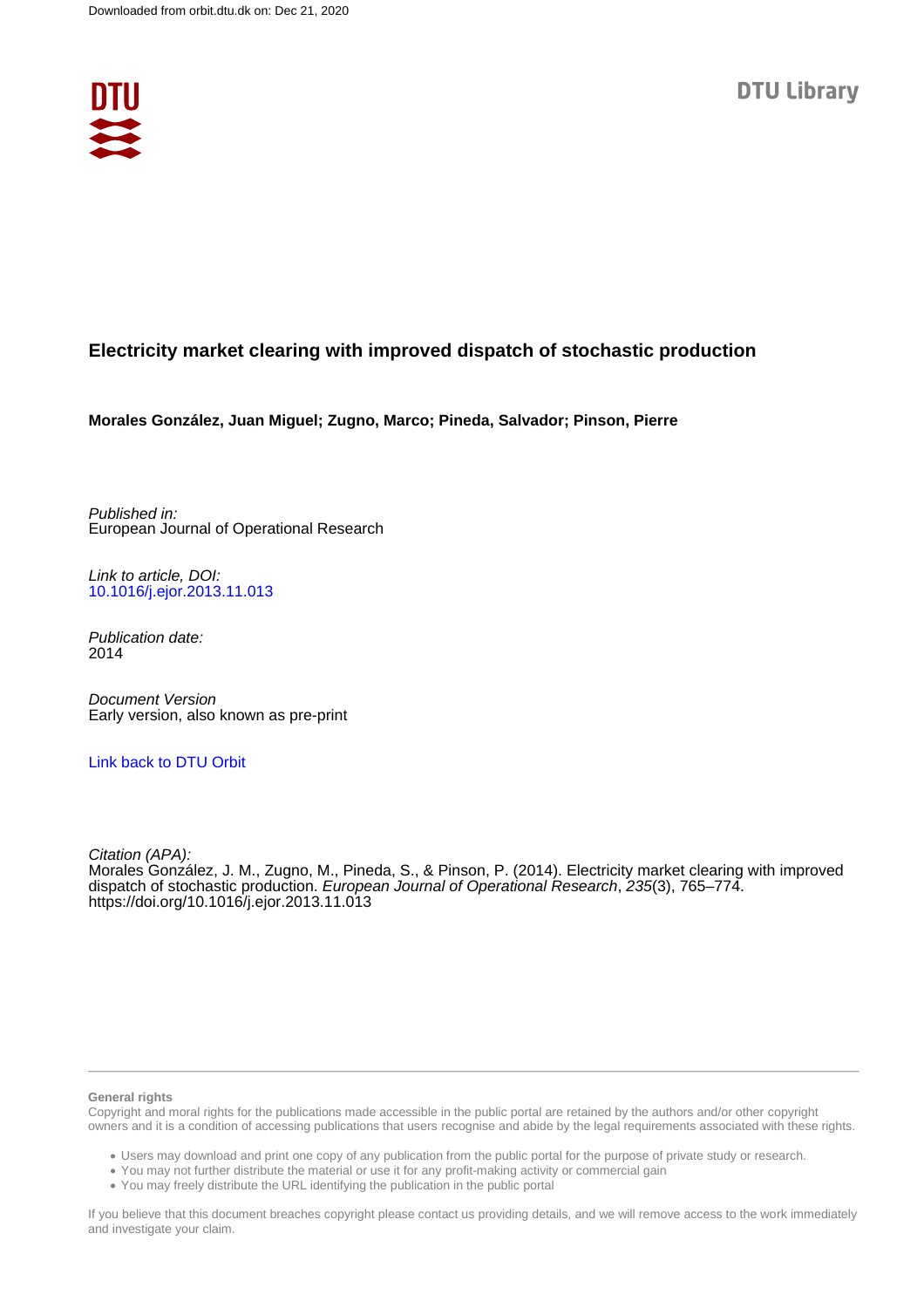# Elsevier Editorial System(tm) for European Journal of Operational Research Manuscript Draft

Manuscript Number:

Title: Electricity Market Clearing With Improved Scheduling of Stochastic Production

Article Type: Innovative Application of OR

Section/Category: OR in energy

Keywords: OR in energy; electricity market; stochastic programming; electricity pricing; wind power; bilevel programming

Corresponding Author: Dr. Juan Miguel Morales, Ph.D.

Corresponding Author's Institution: Technical University of Denmark

First Author: Juan Miguel Morales, Ph.D.

Order of Authors: Juan Miguel Morales, Ph.D.; Marco Zugno, PhD student; Salvador Pineda, PhD; Pierre Pinson, PhD

Abstract: In this paper, we consider an electricity market that consists of a day-ahead and a balancing settlement, and includes a number of stochastic producers. We first introduce two reference procedures for scheduling and pricing energy in the day-ahead market: on the one hand, a conventional network-constrained auction purely based on the least-cost merit order, where stochastic generation enters with its expected production and a low marginal cost; on the other, a counterfactual auction that also accounts for the projected balancing costs using stochastic programming. Although the stochastic clearing procedure attains higher market efficiency in expectation than the conventional day-ahead auction, it suffers from fundamental drawbacks with a view to its practical implementation. In particular, it requires flexible producers (those that make up for the lack or surplus of stochastic generation) to accept losses in some scenarios. Using a bilevel programming framework, we then show that the conventional auction, if combined with a suitable day-ahead dispatch of stochastic producers (generally different from their expected production), can substantially increase market efficiency and emulate the advantageous features of the stochastic optimization ideal, while avoiding its major pitfalls.

A two-node power system serves as both an illustrative example and a proof of concept. Finally, a more realistic case study highlights the main advantages of a smart day-ahead dispatch of stochastic producers.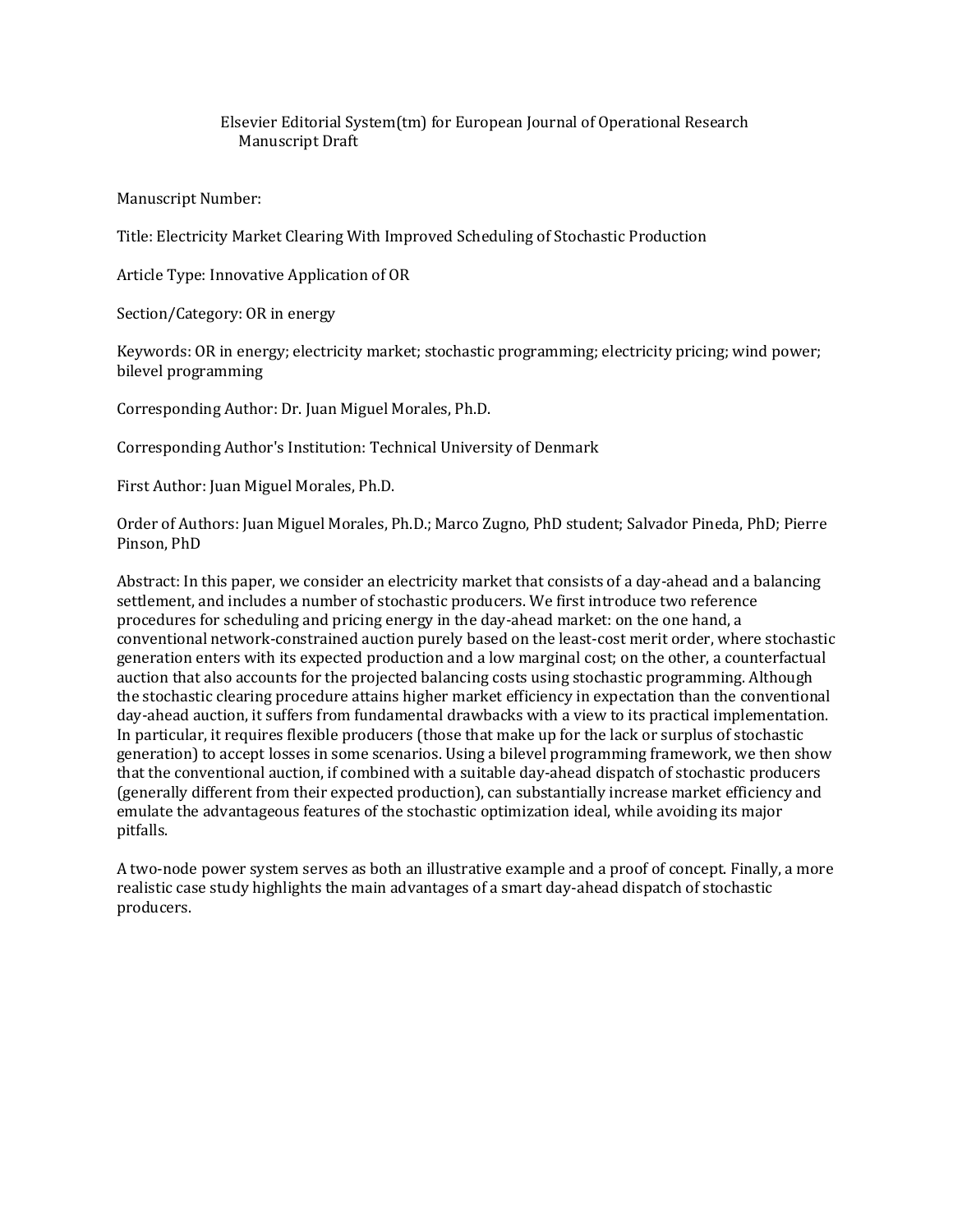Dear Editor of European Journal of Operational Research,

Today's electricity market design is the result of adapting traditional practices, such as unit commitment, economic dispatch or contingency analysis, to a competitive structure. These practices were conceived in view of a generation mix mostly formed by dispatchable power plants, and are now to be revisited so that stochastic producers can enter the competition in a fair and efficient manner.

In this line, researchers have recently advocated a market-clearing mechanism that co-optimizes the forward (day-ahead) and the anticipated real-time energy dispatches using stochastic programming. Even though, ideally, this mechanism attains maximum market efficiency, it results in an energy-only market settlement that requires flexible producers to accept economic losses for some realizations of the stochastic production, which raises concerns on its practical applicability.

Starting from this point, this paper shows that, if stochastic production is conveniently scheduled in the day-ahead market, the conventional settlement of this market can notably approach the behavior of the stochastic ideal, while sidestepping its theoretical drawbacks. To this end, we construct a bilevel programming formulation that determines the optimal value of stochastic production that should be considered to clear the day-ahead market under the conventional settlement.

We firmly believe that this research work could positively contribute to your Journal. We thank you in advance for considering this manuscript.

Yours sincerely,

Juan Miguel Morales

Marco Zugno

Salvador Pineda

Pierre Pinson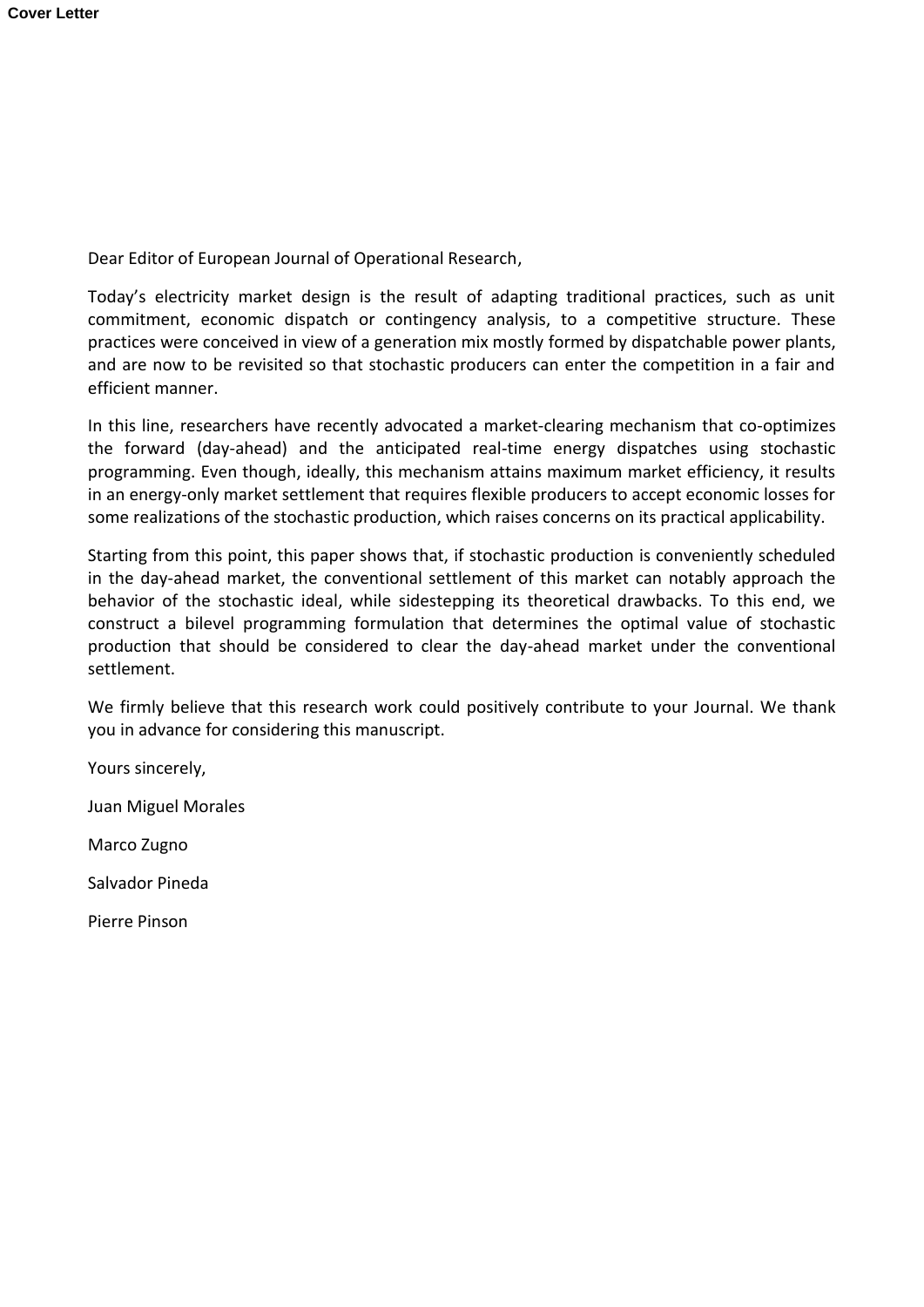# **Highlights**

- Day-ahead markets should not be cleared considering the expected value of stochastic production
- The stochastic dispatch model maximizes market efficiency, but requires flexible producers to accept losses in some scenarios
- If stochastic generation is conveniently scheduled, the conventional dispatch approaches the stochastic ideal, while being revenue adequate per scenario
- We propose a bilevel programming problem to determine the optimal forward schedule of stochastic producers under the conventional settlement
- A two-bus example and a 24-bus case study illustrate the features of the improved scheduling of stochastic generation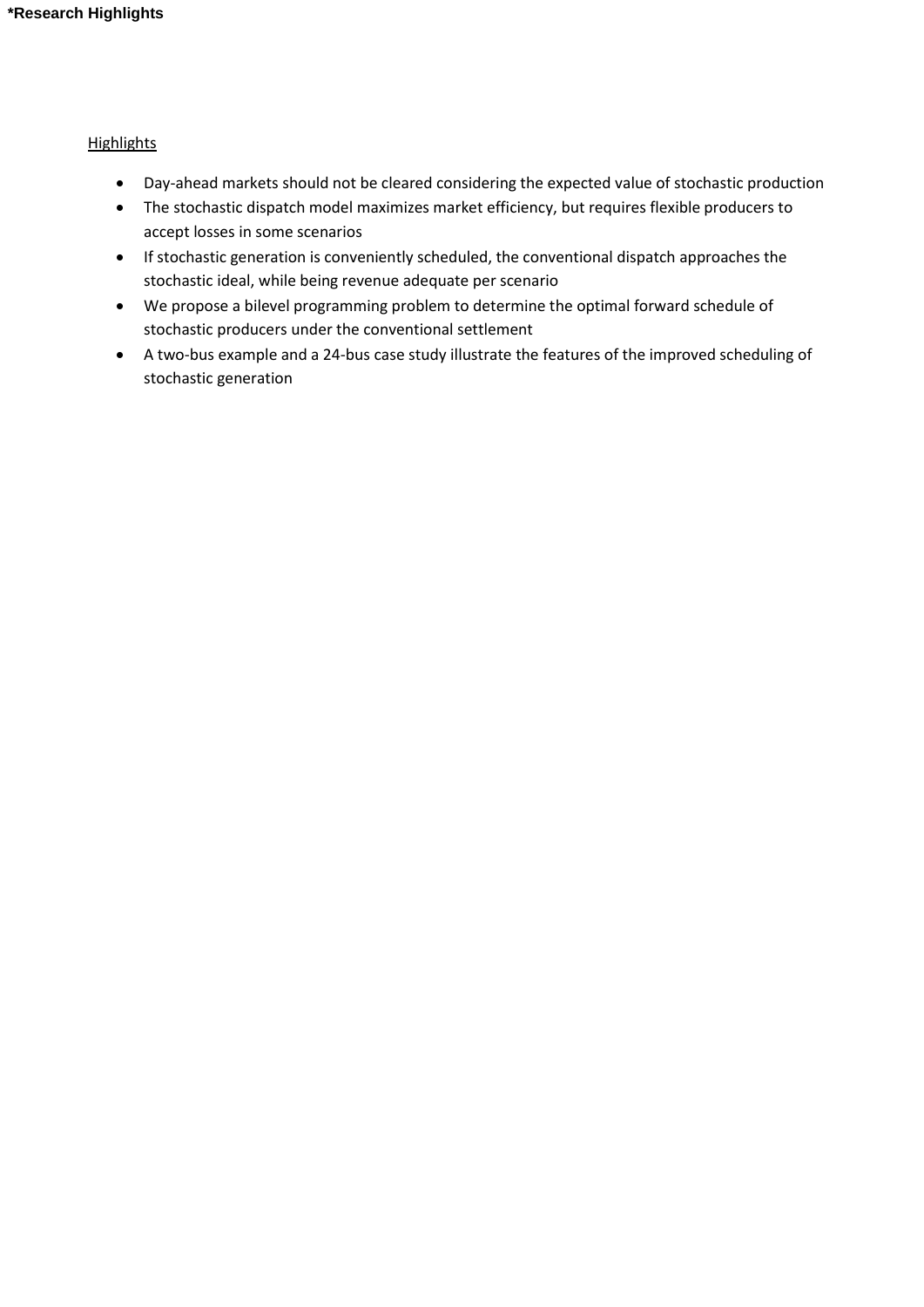# Electricity Market Clearing With Improved Scheduling of Stochastic Production

Juan M. Morales<sup>a,\*</sup>, Marco Zugno<sup>b</sup>, Salvador Pineda<sup>a</sup>, Pierre Pinson<sup>b</sup>

<sup>a</sup>Department of Electrical Engineering, Technical University of Denmark, Kgs. Lyngby, Denmark

 $b$ Department of Applied Mathematics and Computer Science, Technical University of Denmark, Kgs. Lyngby, Denmark

# Abstract

In this paper, we consider an electricity market that consists of a day-ahead and a balancing settlement, and includes a number of stochastic producers. We first introduce two reference procedures for scheduling and pricing energy in the day-ahead market: on the one hand, a conventional networkconstrained auction purely based on the least-cost merit order, where stochastic generation enters with its expected production and a low marginal cost; on the other, a counterfactual auction that also accounts for the projected balancing costs using stochastic programming. Although the stochastic clearing procedure attains higher market efficiency in expectation than the conventional day-ahead auction, it suffers from fundamental drawbacks with a view to its practical implementation. In particular, it requires flexible producers (those that make up for the lack or surplus of stochastic generation) to accept losses in some scenarios. Using a bilevel programming framework, we then show that the conventional auction, if combined with a suitable day-ahead dispatch of stochastic producers (generally different from their expected production), can substantially increase market efficiency and emulate the ad-

Preprint submitted to European Journal of Operational Research January 28, 2013

<sup>∗</sup>Corresponding author. Phone: +45 52759806

Email addresses: jmmgo@elektro.dtu.dk (Juan M. Morales), mazu@imm.dtu.dk (Marco Zugno), spmo@elektro.dtu.dk (Salvador Pineda), pp@imm.dtu.dk (Pierre Pinson)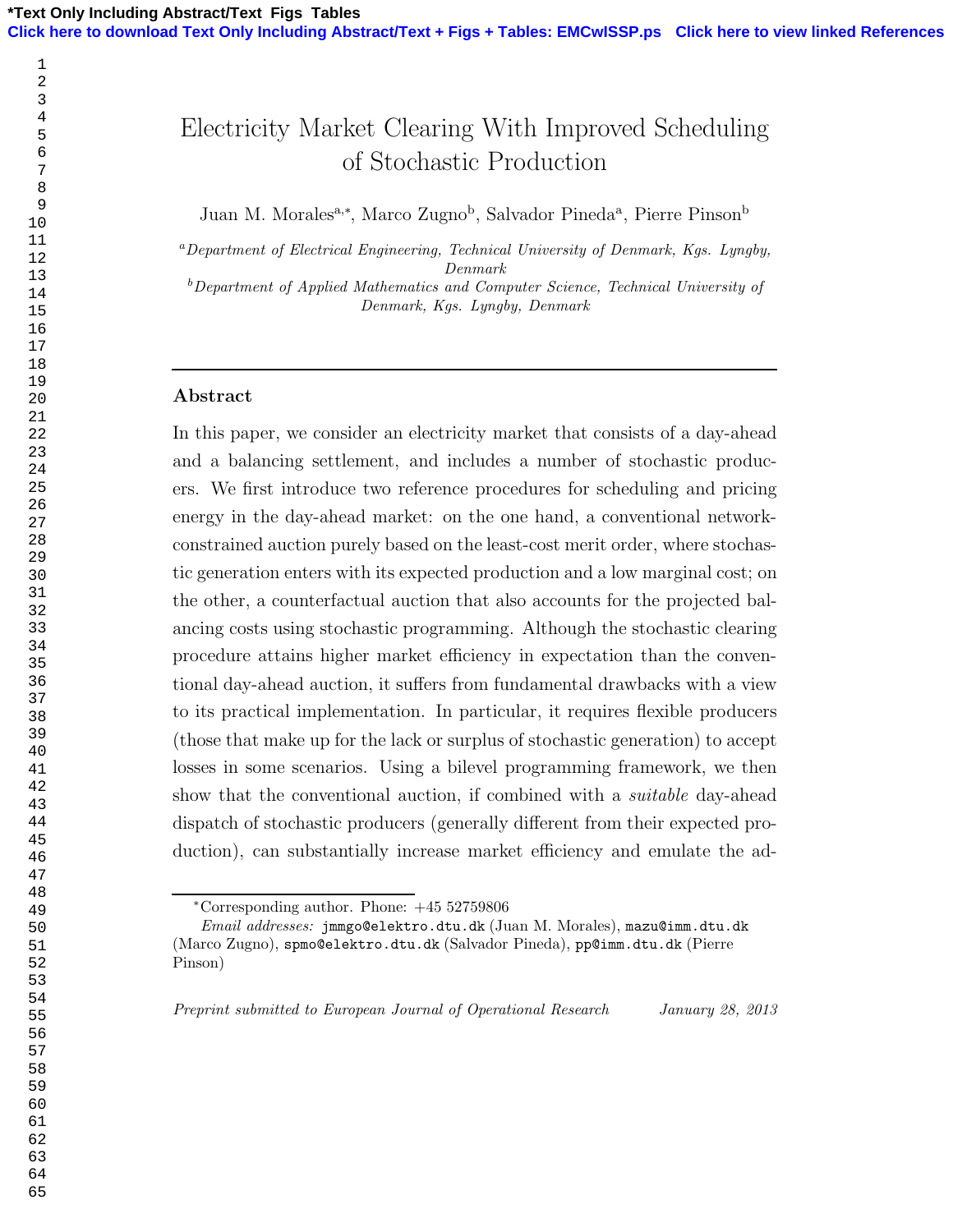vantageous features of the stochastic optimization ideal, while avoiding its major pitfalls.

A two-node power system serves as both an illustrative example and a proof of concept. Finally, a more realistic case study highlights the main advantages of a smart day-ahead dispatch of stochastic producers.

Keywords: OR in energy, electricity market, stochastic programming, electricity pricing, wind power, bilevel programming

# 1. Introduction

The penetration of stochastic production in electric energy systems is notably increasing worldwide, primarily owing to a booming wind power industry. There is a broad consensus in the research community that today's electricity market designs are to be revisited so that stochastic producers can enter the competition in a fair and efficient manner.

In its most basic form, an electricity market consists of a forward (typically day-ahead) market and a balancing market. On the one hand, the day-ahead market is required to accommodate the generation from the inflexible power plants, i.e. from those generating units that need advance planning in order to efficiently and reliably set their production levels. On the other, the balancing market clears the energy deployed to maintain the constant balance of supply and demand over periods of time with finer resolution, commonly spanning from minutes to one hour. Being cleared shortly before real time, balancing markets allow the trade of energy between *flexible* firms, which can adjust their output quickly, and stochastic producers, whose generation is predictable only with limited accuracy at the day-ahead stage.

Conventionally the day-ahead and the balancing markets are settled independently. Furthermore, with respect to the participation of stochastic producers, the day-ahead market is typically cleared considering their expected production at a very low marginal cost (e.g., zero). The eventual energy adjustments needed to cope with the associated forecast errors are left then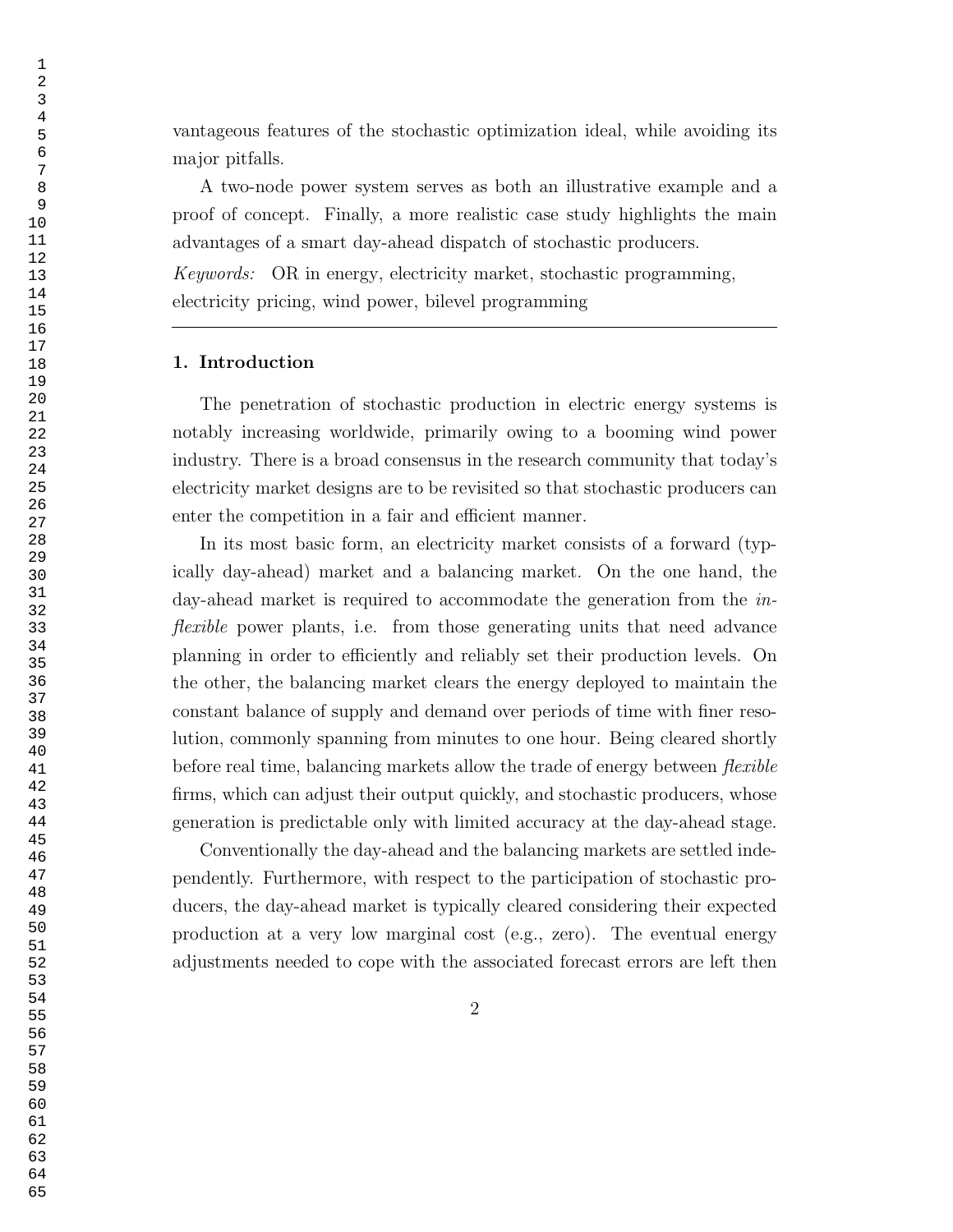to the flexible units participating in the balancing market. Consequently, if this market is not provided with enough flexible capacity, balancing costs may escalate dramatically. It is expected that this problem becomes exacerbated as the penetration of stochastic production increases (Holttinen, 2005; Doherty & O'Malley, 2005; Helman et al., 2010).

To face this challenge, two main solution strategies have been considered, namely:

- 1. To establish reserve markets, where flexible capacity is procured sufficiently in advance of energy delivery and then made available to the balancing market, where it is dispatched if needed. The reserve demand in these markets is exogenously specified by the Transmission System Operator, which opens up a number of different ad-hoc criteria, see e.g. Ela et al. (2011).
- 2. To clear the forward market using stochastic programming (Birge & Louveaux, 2011), which allows modeling future balancing needs and costs in a probabilistic framework, thus yielding the day-ahead energy dispatch that minimizes the expected system operating costs. One of the major advantages of this approach is that it endogenously solves for the optimal amount of reserve capacity to be left to the balancing market, weighing the expected costs and benefits of such capacity (Galiana et al., 2005; Bouffard & Galiana, 2008; Morales et al., 2009; Papavasiliou et al., 2011).

Ideally, the stochastic solution method attains maximum market efficiency (as it minimizes the expected system operating cost) and therefore, it is used here as a reference in this respect. For its practical application within a market environment, though, it must be first complemented with a set of prices and payments that make market participants satisfied with the resulting day-ahead dispatch. In this vein, Galiana et al. (2005) and Wong & Fuller (2007) define prices for both energy and reserve capacity. However, determining who should pay for such reserve and to which extent is still a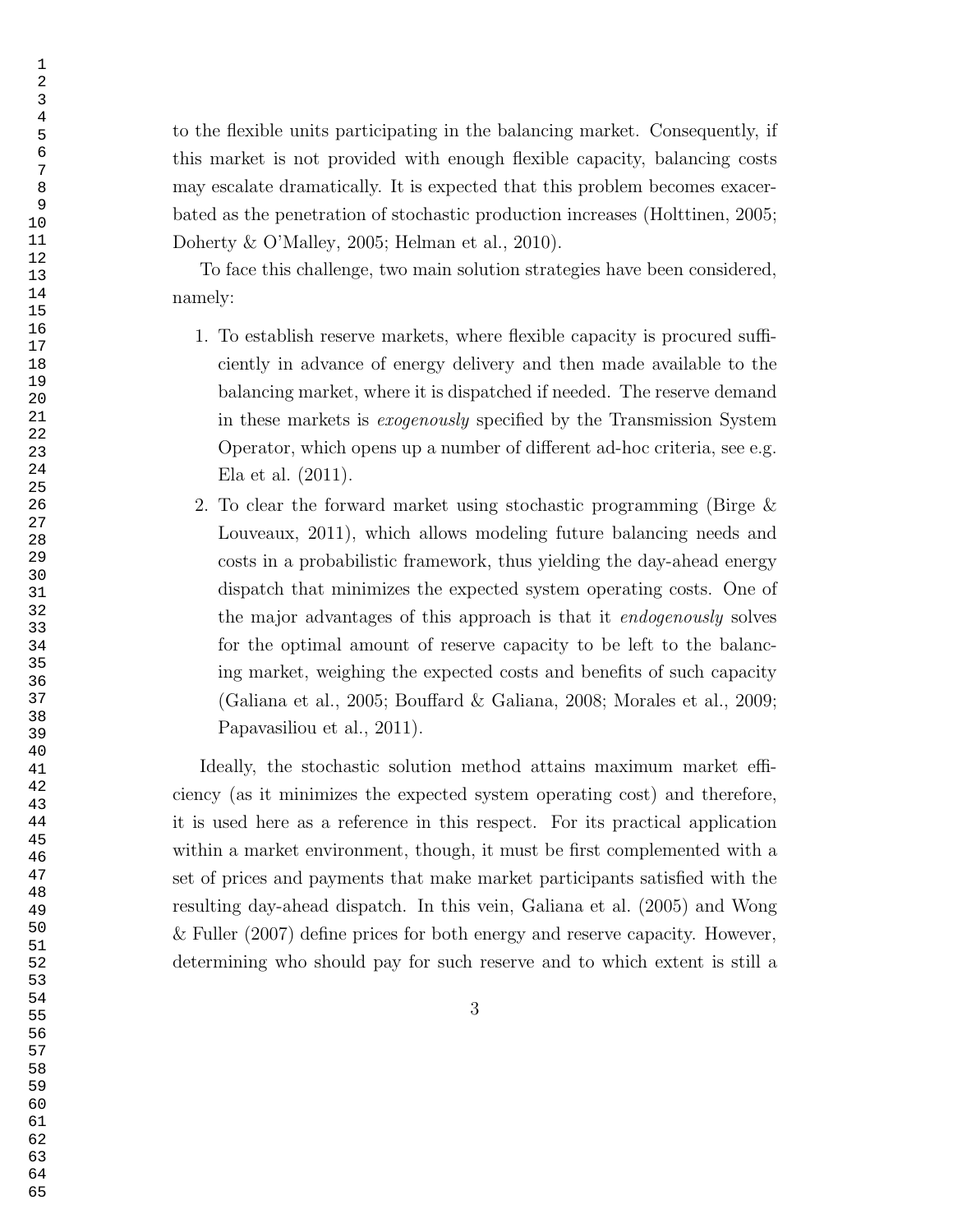major source of conflict and debate (Hogan, 2005).

In this paper, we follow the approach of Pritchard et al. (2010) and Morales et al. (2012), where the stochastic dispatch is supported by energy prices only. However, this approach is not without its problems either. Indeed, Morales et al. (2012) illustrate that the energy-only market settlement associated with the stochastic dispatch requires flexible producers to accept losses for some realizations of the stochastic production, which also raises concerns on its practical applicability.

Starting from this point, the objective of this paper is to show that, if cleared with an appropriate value of stochastic production, generally different from the expected value, the conventional settlement of the day-ahead market can notably approach the behavior of the ideal stochastic dispatch, while sidestepping its theoretical drawbacks. For this purpose, we construct a bilevel programming formulation that determines the optimal value of stochastic production that should be used to clear the day-ahead market under the conventional settlement.

The rest of this paper is organized as follows. Section 2 presents the conventional and stochastic dispatch models that we use as references in our work, and provides the mathematical insight to calculate the optimal day-ahead schedule of stochastic production under the conventional market settlement. Section 3 discusses results from a small example and a case study. More specifically, the example serves to illustrate the different dispatch models, which are subsequently compared and tested using a more realistic setup in the case study. Lastly, Section 4 concludes the paper.

### 2. Dispatch Models

Consider the sequence of a day-ahead and a balancing market. The dayahead market is cleared on day  $d-1$  (e.g., by 10 am) and covers energy transactions for delivery on day d, typically on an hourly basis. The balancing market settles the energy imbalances with respect to the day-ahead produc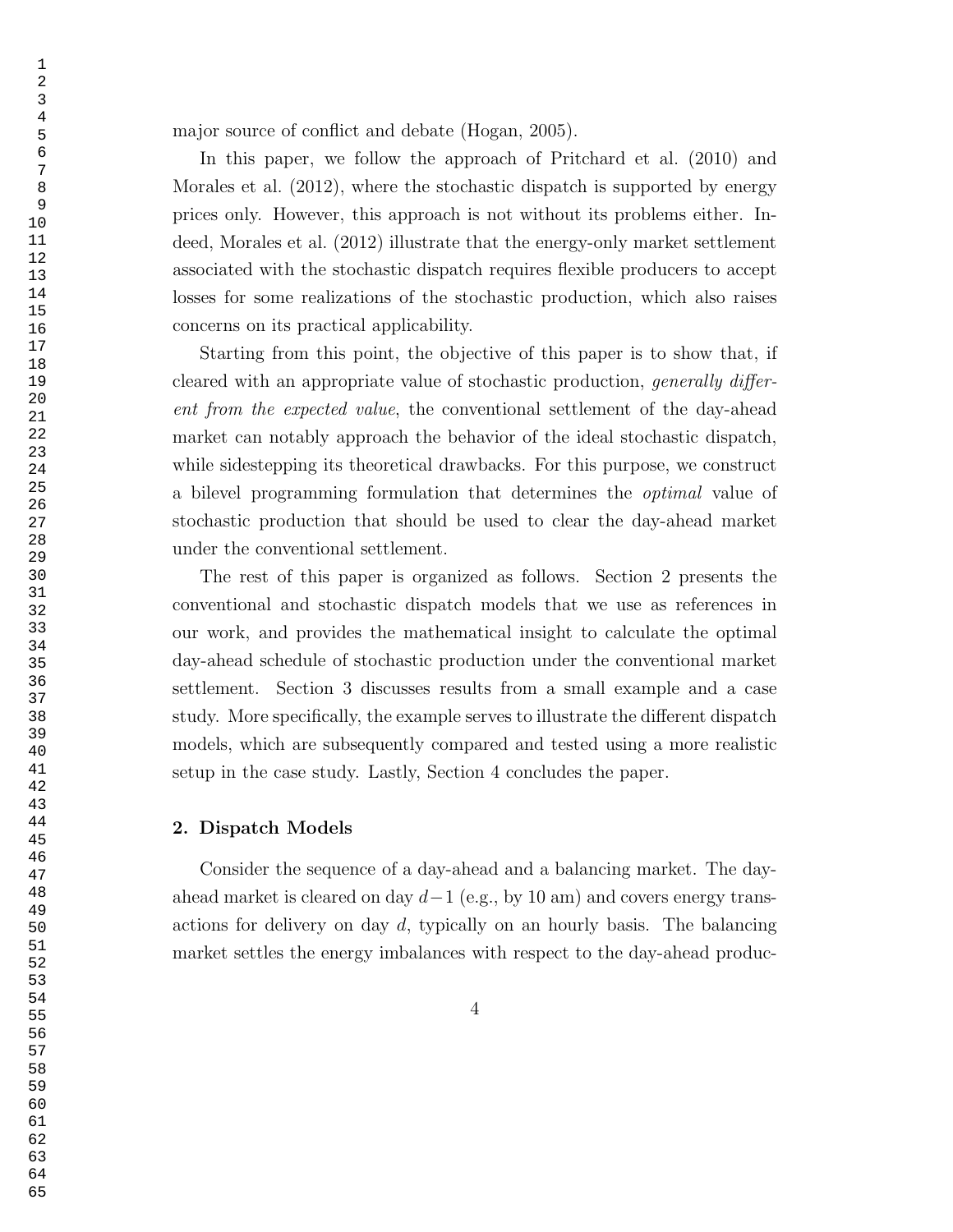tion and consumption schedule. These imbalances are computed throughout day d, usually over time intervals ranging from minutes to 1 hour.

Let us begin by outlining a standard model for the dispatch of energy. This will serve to present the notation and provide a starting point for the developments of the rest of the paper. The setting will be an electric power system comprising a collection N of nodes.

# 2.1. Conventional Dispatch (ConvD)

Let  $p_G$  and  $p_W$  denote the vectors of decisions on the day-ahead dispatch of conventional and stochastic producers, respectively. For simplicity and without loss of generality, the demand at each node n of the system,  $l_n$ , is considered to be known with certainty. We also assume that power flows in the transmission network are determined by the vector  $\delta^0$  of nodal voltage angles.

The conventional economic dispatch model (ConvDM) identifies the optimal schedule  $(p_G^*, p_W^*)$  that minimizes day-ahead generating costs,  $\mathcal{C}^{\text{D}}(p_G, p_W)$ , as follows:

Minimize 
$$
\mathcal{C}^{\mathcal{D}}(p_G, p_W)
$$
 (1a)

$$
s.t. \quad h^D(p_G, p_W, \delta^0) - l = 0 : \lambda^D , \tag{1b}
$$

$$
g^{\mathcal{D}}\left(p_G, \delta^0\right) \le 0 \tag{1c}
$$

$$
p_W \leq \tilde{W},\tag{1d}
$$

where  $\widehat{W}$  is the forecast vector of stochastic production. The equality constraints (1b) enforce the day-ahead balancing conditions, stating that the dispatch plus net power flow equals the demand at each node. The inequalities (1c) include upper and lower bounds to the dispatch of conventional producers and scheduled power flows, as well as declarations of non-negative variables. Constraints (1d) limit the day-ahead schedule of stochastic producers to their expected generation.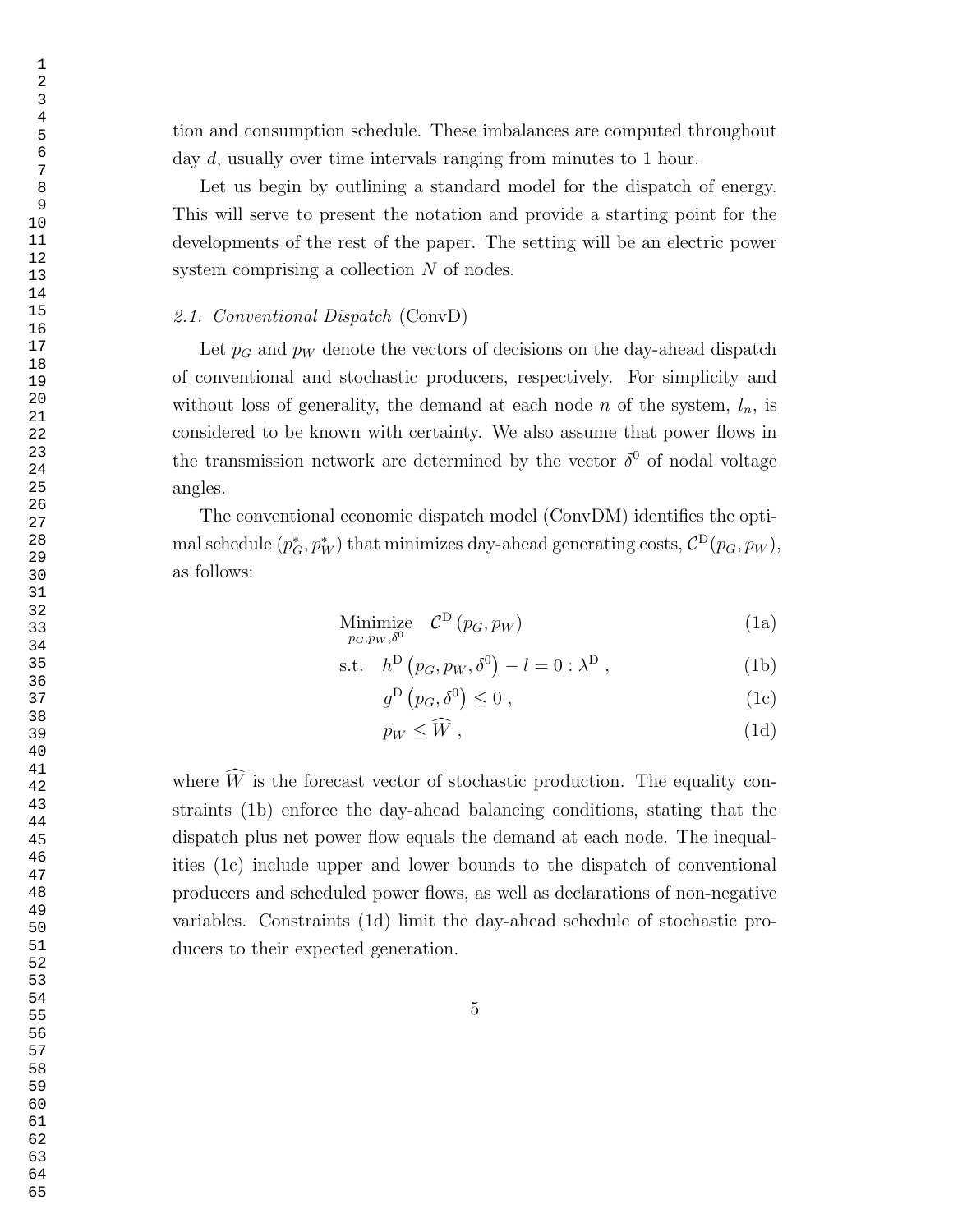The dispatch model (1) can be understood as a network-constrained auction that follows a least-cost merit-order principle, i.e., the cheapest generators are dispatched first. Consequently, because stochastic producers enter the market with very low or zero marginal cost, their dispatch up to the forecast mean  $\widehat{W}$  is prioritized.

Notice that the vector of dual variables associated with constraint (1b), which is indicated in (1) by  $\lambda^{D}$ , constitutes the vector of day-ahead locational marginal prices.

Once the optimal day-ahead schedule  $(p_G^*, p_W^*)$  has been obtained from  $(1)$ , the balancing market must deal with the energy imbalance caused by the stochastic production. Consider a specific realization vector of this production, denoted by  $W_{\omega'}$ . The energy imbalance is then given by  $W_{\omega'} - p_W^*$ , which represents a surplus of generation, if positive, or a shortage, if negative. To accommodate an excess of production, several actions may be taken, namely:

- To decrease the power production of flexible generating units. In market terms, this is equivalent to say that flexible producers repurchase a certain amount  $r_{\omega'}^-$  of energy in the balancing market.
- To spill a part  $W_{\omega'}^{\text{spill}}$  of the stochastic production.

Similarly, to balance a deficit of generation, the following actions may be taken:

- To increase the power output of flexible units, which is equivalent to say that flexible producers sell an additional amount  $r^+_{\omega'}$  of energy in the balancing market.
- To shed a portion  $l_{\omega'}^{\text{shed}}$  of the demand. This action is, in general, very costly, as the so-called value of lost load is normally very high.

It should be noticed that the previous decision vectors  $r_{\omega'}^-, r_{\omega'}^+, W_{\omega'}^{\text{spill}},$  and  $l_{\omega'}^{\text{shed}}$ have been intentionally augmented with the subscript  $\omega'$  to underline their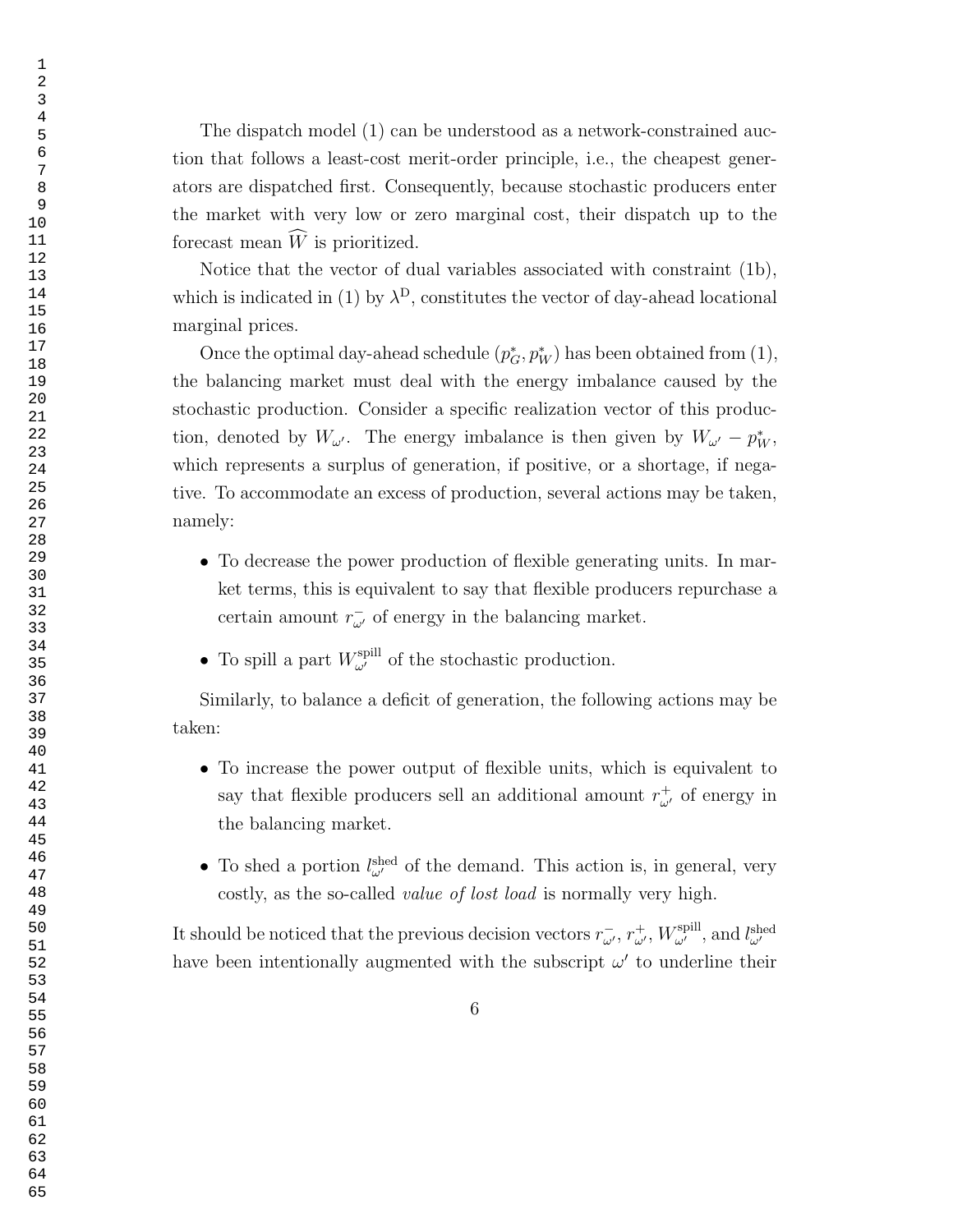implicit dependence on the specific realization  $W_{\omega}$  of stochastic production. For ease of presentation, we group all these decision variables into one single vector  $y_{\omega'}$  (the notation introduced here will become relevant later on in the illustrative example of Section 3). Thus, the vector  $y^*_{\omega'}$  that minimizes the cost of balancing the energy deviation  $W_{\omega'} - p_W^*$  is solution to the following optimization problem:

$$
\underset{y_{\omega'},\delta_{\omega'}}{\text{Minimize}} \quad \mathcal{C}^{\text{B}}\left(y_{\omega'}\right) \tag{2a}
$$

$$
\text{s.t.} \quad h^{\text{B}}\left(y_{\omega'}, \delta_{\omega'}, \delta^{0*}\right) + W_{\omega'} - p_W^* = 0 : \lambda_{\omega'}^{\text{B}} \,,\tag{2b}
$$

$$
g^{\mathcal{B}}\left(y_{\omega'},\delta_{\omega'},p_G^*;W_{\omega'}\right)\leq 0\;, \tag{2c}
$$

where  $\delta_{\omega'}$  is the vector of nodal voltage angles at the balancing stage. The equality constraints (2b) ensure that generating units and loads are redispatched so that the system remains in balance. The vector  $\lambda_{\omega'}^{\text{B}}$  of dual variables associated with these constraints define the locational marginal prices at the balancing market. Similarly to  $(1c)$ , the inequalities  $(2c)$  comprise upper and lower bounds on the re-dispatch of generating units, load shedding, wind spillage, actual power flows, and declarations of nonnegative variables.

If we now denote the optimal vector of balancing actions by  $y^*_{\omega'}$ , the overall cost of operating the power system under the realization  $W_{\omega'}$  of stochastic production is given by  $C^{D}(p_{G}^{*}, p_{W}^{*}) + C^{B}(y_{\omega'}^{*}).$ 

It is important to stress that both constraints  $(2b)$  and  $(2c)$ , and hence also the balancing costs  $\mathcal{C}^{B}(y_{\omega})$ , are dependent on the optimal day-ahead schedule  $(p_G^*, p_W^*, \delta^{0*})$ . Since the conventional dispatch model (1) is blind to such dependency, the market becomes more and more inefficient as the penetration of stochastic production increases. In this vein, the stochastic dispatch model presented next intends to capture precisely the interaction between day-ahead and balancing decisions.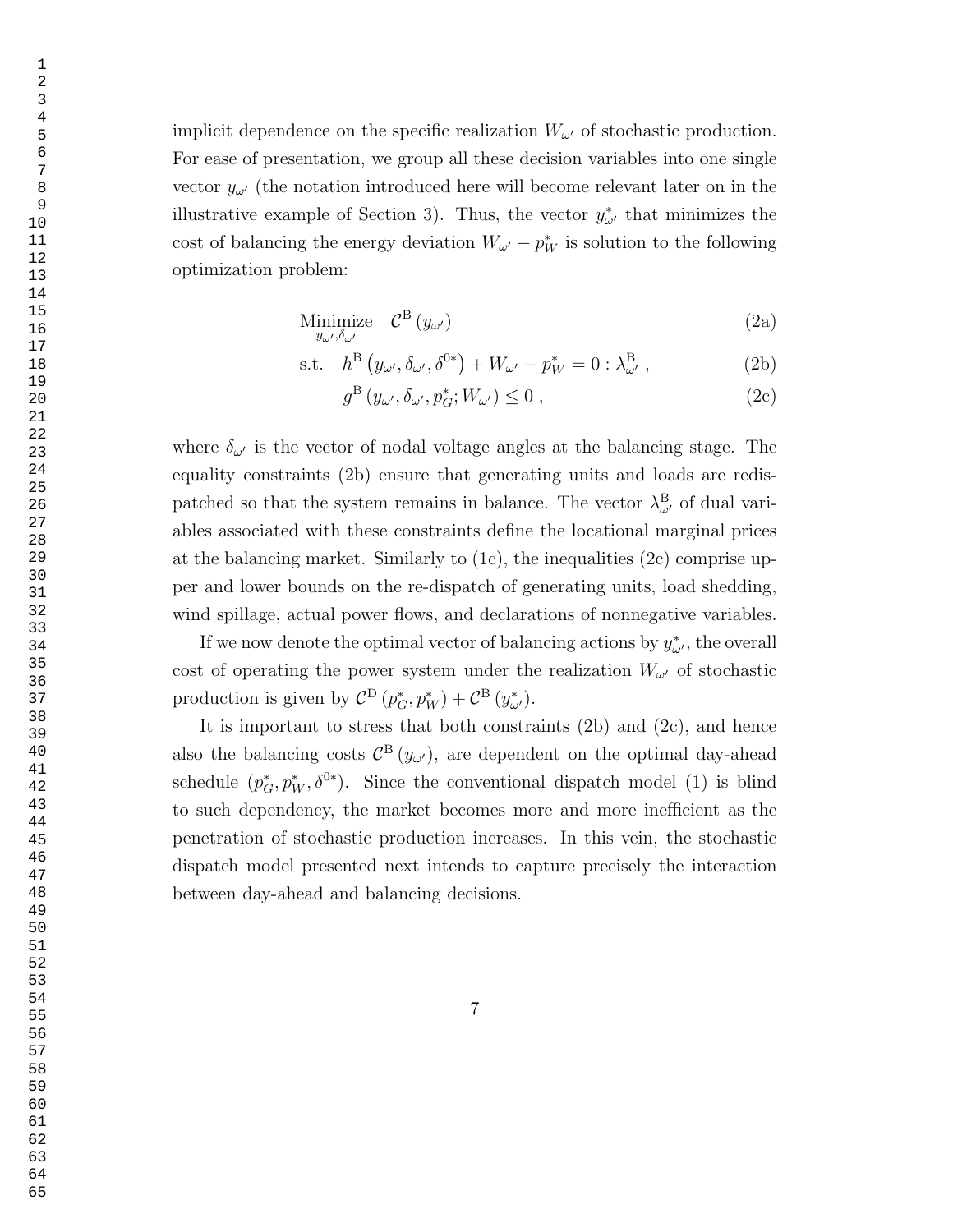# 2.2. Stochastic Dispatch (StochD)

Consider that the electricity production from stochastic producers can be efficiently modeled by a finite set  $\Omega$  of scenarios, each characterized by a vector of power values  $W_{\omega}$  and a probability of occurrence  $\pi_{\omega}$ . It must hold that  $\pi_{\omega} \geq 0$ , for all  $\omega \in \Omega$ , and  $\sum_{\omega \in \Omega} \pi_{\omega} = 1$ . The scenario set  $\Omega$  is assumed to be available to the Transmission System Operator.

The stochastic dispatch model writes as follows:

Minimize  

$$
p_G, p_W, \delta^0; y_\omega, \delta_\omega, \forall \omega
$$
  $\mathcal{C}^{\mathcal{D}}(p_G, p_W) + \mathbb{E}_{\omega} \left[ \mathcal{C}^{\mathcal{B}}(y_\omega) \right]$  (3a)

$$
s.t. \quad h^D(p_G, p_W, \delta^0) - l = 0 : \lambda^D , \tag{3b}
$$

$$
g^{\mathcal{D}}\left(p_G, \delta^0\right) \le 0\tag{3c}
$$

$$
p_W \le \overline{W} \,,\tag{3d}
$$

$$
h^{B} (y_{\omega}, \delta_{\omega}, \delta^{0}) + W_{\omega} - p_{W} = 0 , \quad \forall \omega \in \Omega ,
$$
 (3e)

$$
g^{\mathcal{B}}\left(y_{\omega}, \delta_{\omega}, p_{G}; W_{\omega}\right) \leq 0 \ , \ \forall \omega \in \Omega \ , \tag{3f}
$$

where  $\overline{W}$  is the vector of capacities of stochastic producers and  $\mathbb{E}_{\omega}[\cdot]$  is the expectation operator over the scenario set  $\Omega$ . Notice that, based on this set, the dispatch problem (3) explicitly models and thus anticipates the balancing operation of the power system by means of constraints (3e) and (3f) and the expectation of the balancing costs in the objective function (3a). This way, the stochastic programming problem (3) yields the day-ahead dispatch  $(p_G^*, p_W^*)$  that maximizes market efficiency, provided that the scenario set  $\Omega$  is properly constructed. As we shall see later, according to (3), flexible producers may be dispatched out of merit order in the day-ahead market to provide the power system with sufficient flexible capability to cope with the energy imbalances caused by stochastic producers in real time.

# 2.3. Improved Dispatch of Stochastic Producers (ImpD)

In an attempt to increase the performance of the conventional dispatch model (1), we address now the following question: Which value  $p_W^{\text{max}}$  should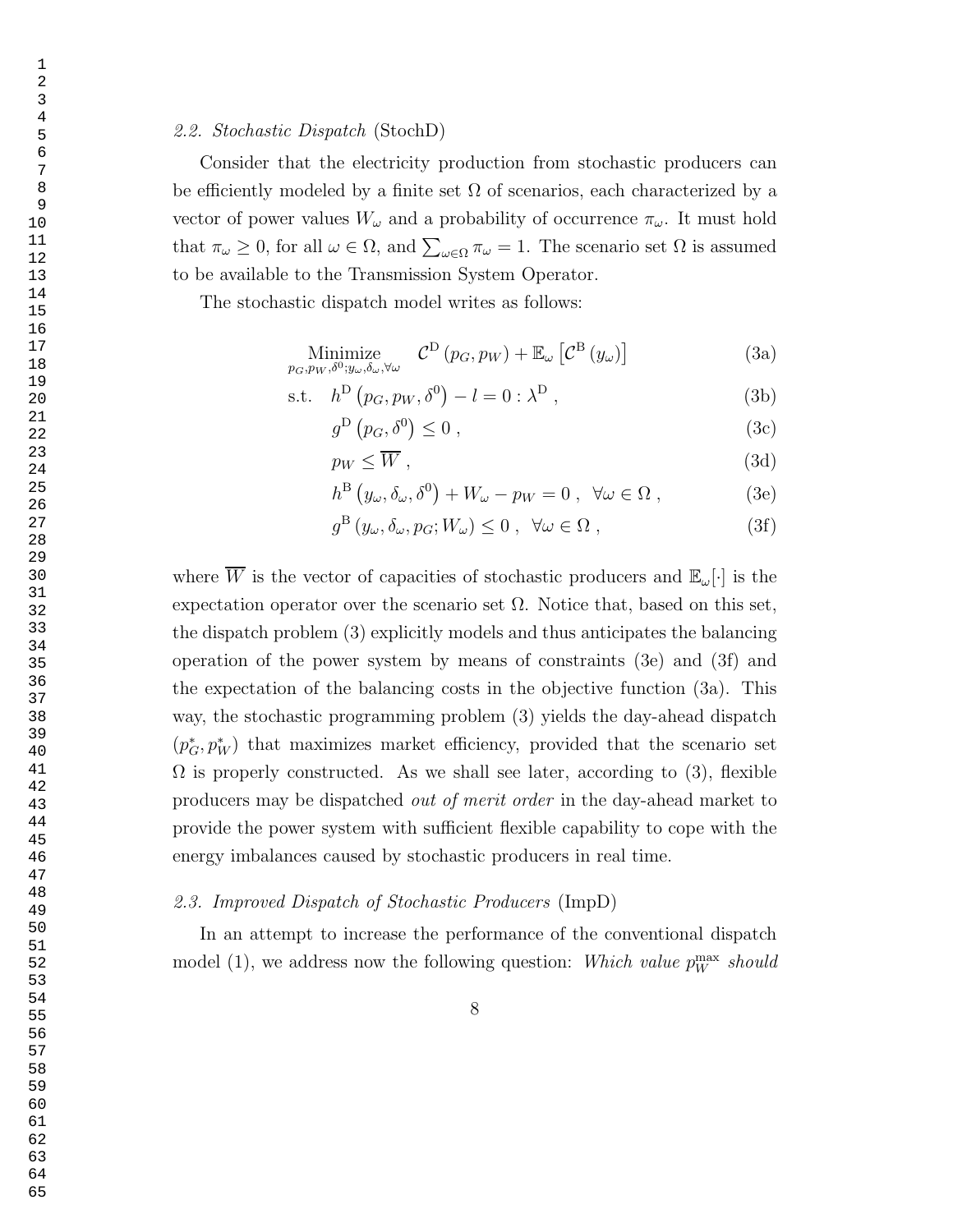the forecast vector  $\widehat{W}$  in (1d) be replaced with to maximize market efficiency? The answer to this question is naturally given by the following bilevel programming problem:

Minimize  

$$
p_G, p_W, \delta^0, p_W^{\max}; y_\omega, \delta_\omega, \forall \omega
$$
  $\mathcal{C}^{\mathcal{D}}(p_G, p_W) + \mathbb{E}_{\omega} \left[ \mathcal{C}^{\mathcal{B}}(y_\omega) \right]$  (4a)

s.t. 
$$
h^{\text{B}}(y_{\omega}, \delta_{\omega}, \delta^{0}) + W_{\omega} - p_{W} = 0
$$
,  $\forall \omega \in \Omega$ , (4b)

$$
g^{\mathcal{B}}(y_{\omega}, \delta_{\omega}, p_{G}; W_{\omega}) \leq 0 , \quad \forall \omega \in \Omega , \tag{4c}
$$

$$
0 \le p_W^{\max} \le \overline{W} \,, \tag{4d}
$$

$$
(p_G, p_W, \delta^0) \in \arg \left\{ \underset{x_G, x_W, \theta}{\text{Minimize}} \quad \mathcal{C}^D(x_G, x_W) \right\} \tag{4e}
$$

$$
s.t. \quad h^D(x_G, x_W, \theta) - l = 0 : \lambda^D , \qquad (4f)
$$

$$
g^D(x_G, \theta) \le 0 , \qquad (4g)
$$

$$
x_W \le p_W^{\max} \t\t\Big\} \t\t(4h)
$$

The lower-level problem  $(4e)$ – $(4h)$  is equivalent to the conventional dispatch (1), except for the upper bound of the day-ahead schedule of stochastic producers in (4h), which is, in this case, endogenously computed by the upper-level problem  $(4a)$ – $(4d)$  to minimize the sum of day-ahead dispatch costs and the expected balancing costs. Consequently, the bilevel model (4) manages to dispatch stochastic producers not only based on their marginal costs (which are often very low or zero), but also on the cost of their uncertainty (which is estimated by  $(4a)–(4d)$ ).

If the conventional dispatch model (1) is linear—note that this includes the family of dispatch models that consider piecewise linear supply costs functions, a DC power-flow network model, a piecewise linear approximation of the transmission losses, ramping constraints, etc. (see e.g. Motto et al.  $(2002)$ )—the lower-level problem  $(4e)$ – $(4h)$  can be replaced by its KKT conditions. In turn, the associated complementarity conditions can be recast using the equivalent mixed-integer formulation proposed by Fortuny-Amat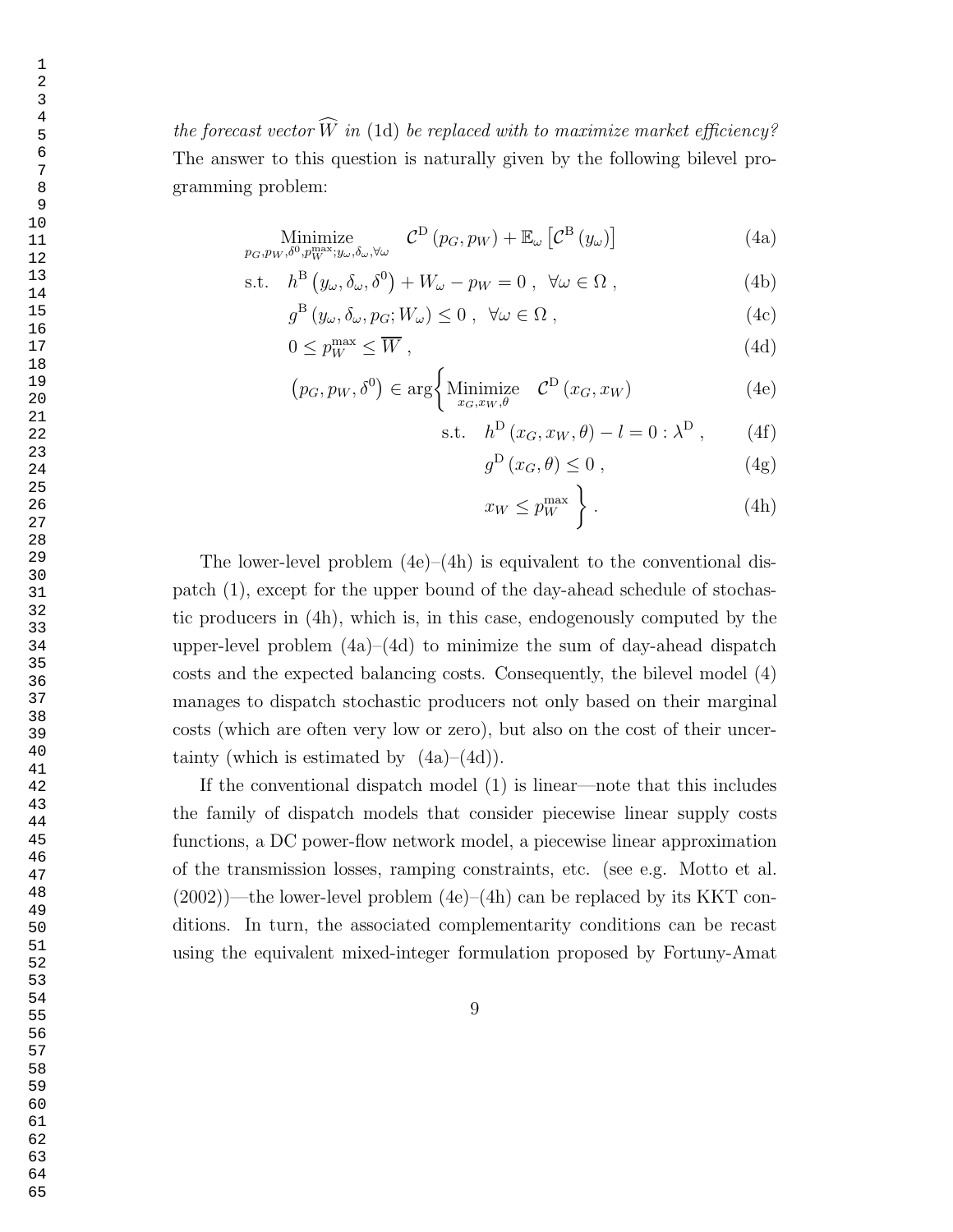& McCarl (1981). The steps required to transform a bilevel programming problem of the type of (4), with a linear lower level, into a manageable single-level optimization problem are well known in the technical literature (see e.g. Fernández-Blanco et al.  $(2012)$ ) and are omitted here for conciseness. However, this transformation is illustrated later, in Section 3, using a small example.

For ease of comparison, the short form "ImpD" is used to refer to the conventional dispatch model (1) where  $\widehat{W}$  in (1d) is replaced with the optimal value of  $p_W^{\text{max}}$  that results from (4).

# 2.4. Energy-only Market Settlement

We now introduce a standard settlement scheme whereby market participants are paid for energy only.

Consider a certain market participant k and define  $E_k^D$  as the amount of energy sold (if positive) or purchased (if negative) in the day-ahead market, and  $E_{k\omega}^{\text{B}}$  as the amount of energy sold (if positive) or purchased (if negative) in the balancing market in scenario  $\omega'$ . These quantities are directly derived from the power schedule that is solution to the dispatch model under consideration. The payment to (if positive) or from (if negative) market participant k under scenario  $\omega'$  is then given by

$$
\lambda_{s(k)}^{\mathrm{D}} E_k^{\mathrm{D}} + \lambda_{s(k)\omega}^{\mathrm{B}} E_{k\omega'}^{\mathrm{B}} \,, \tag{5}
$$

where  $s(k)$  indicates the node where market participant k is located. The locational day-ahead market price  $\lambda_{s(k)}^{\text{D}}$  is obtained from either ConvD, StochD, or ImpD, while the locational balancing market price  $\lambda_{s(k)\omega'}^{\text{B}}$  is computed from (2) after the day-ahead market is cleared and the actual realization  $\omega'$ of the stochastic production becomes known.

Morales et al. (2012) shows that, if generating units are fully dispatchable from zero to their maximum capacities (the problem of pricing in markets with non-convexities is not treated here; see e.g. Bjørndal & Jörnsten  $(2008)$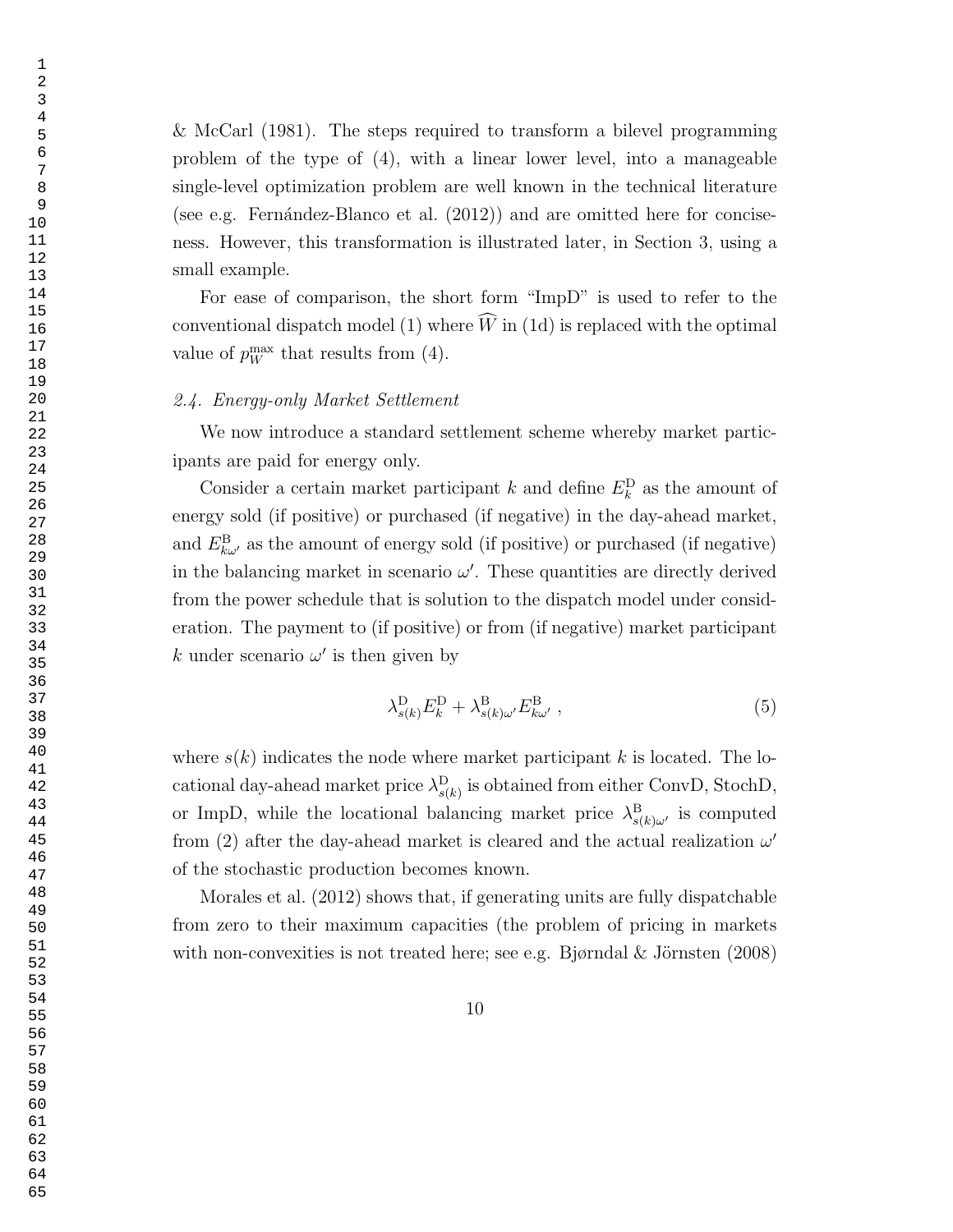for further information on this topic), the energy-only settlement scheme (5) under the stochastic dispatch model (3) guarantees cost recovery for flexible producers only in expectation. This expectation is, besides, contingent on the probabilistic characterization of the stochastic production at a marketwide level, which is in possession of the TSO and out of the control of the individual producers. Furthermore, we show in the illustrative example of Section 3 that StochD may actually dispatch flexible units in the day-ahead market in a loss-making position.

On the contrary, the conventional dispatch model, either in the traditional form of ConvD or in the variant ImpD proposed in this paper, ensures cost recovery for flexible producers for any possible realization of the stochastic production.

#### 3. Results and Discussion

In this section, we first make use of a small two-node system to intuitively illustrate the main features of the previously discussed dispatch models. Then, we provide meaningful results from a more realistic case study.

# 3.1. Illustrative Example

The different dispatch models are illustrated next using the two-node system depicted in Fig. 1. This small system consists of one line, two loads  $(L_1 \text{ and } L_2)$ , three conventional generators  $(G_1, G_2, \text{ and } G_3)$ , and one wind power plant (WP). The capacity and reactance of the line are 100 MW and 0.13 pu, respectively. Loads  $L_1$  and  $L_2$  are assumed to be inelastic and equal to 80 and 90 MW, respectively. The demand that is involuntarily shed is valued at \$200/MWh. The stochastic power output of the wind farm is modeled by two plausible scenarios, which are referred to as  $high(50 MW)$ and low (10 MW), with probabilities of occurrence equal to 0.6 and 0.4.

Data for the conventional units are collated in Table 1, where  $\overline{P}$  is the unit capacity;  $C$  is the price offer for energy sale in the day-ahead market;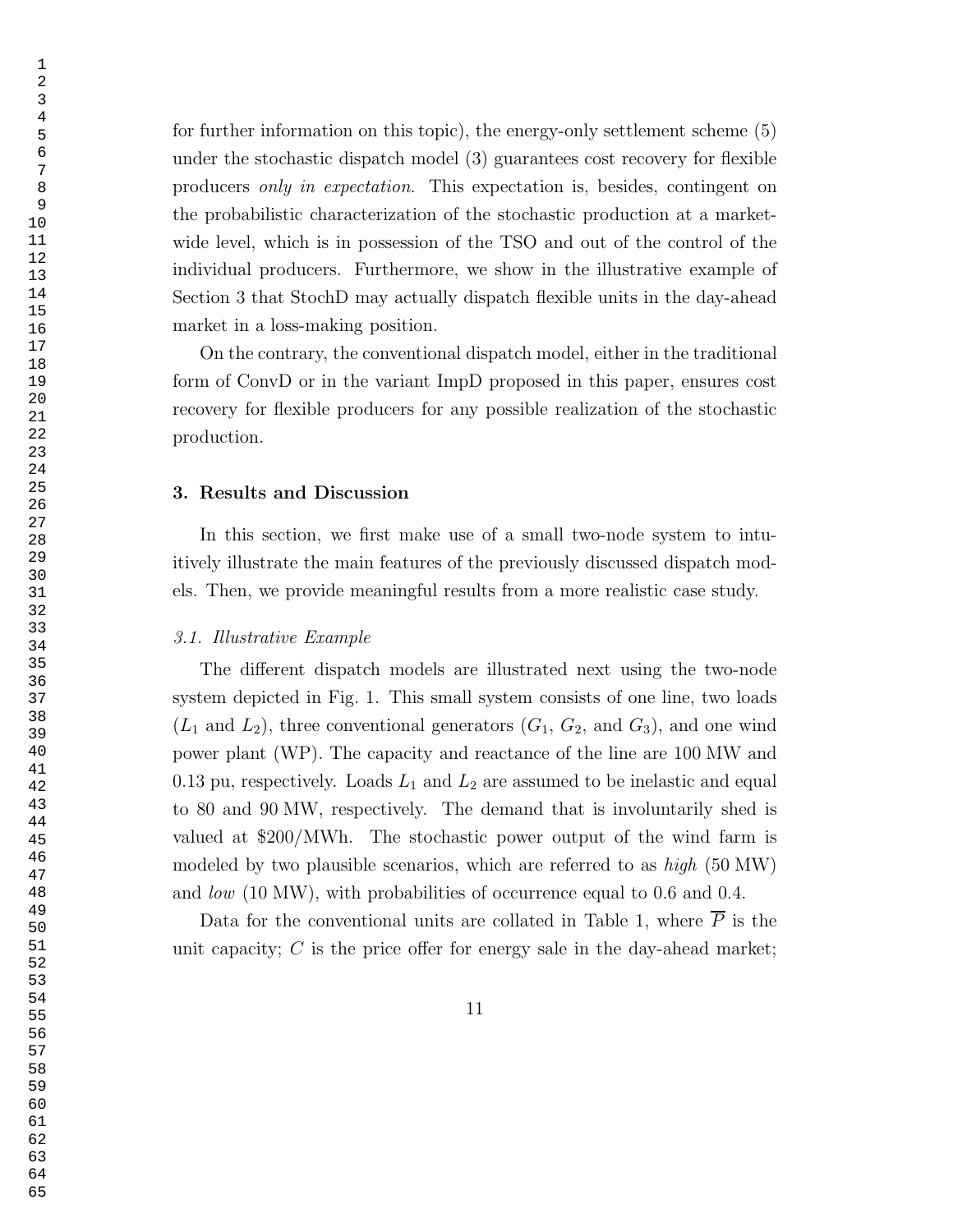

Figure 1: Two-bus power system.

| Table 1: Unit data—Two-bus system |       |               |              |  |  |
|-----------------------------------|-------|---------------|--------------|--|--|
| Unit                              | $G_1$ | $G_2$         | $G_3$        |  |  |
| $\overline{P}$ (MW)               | 100   | 110           | 50           |  |  |
| $C$ (\$/MWh)                      | 35    | 30            | 10           |  |  |
| $C^{+}$ (\$/MWh)                  | 40    |               |              |  |  |
| $C^-$ (\$/MWh)                    | 34    |               |              |  |  |
| $R^+$ (MW)                        | 20    | $\mathcal{O}$ | $\mathbf{0}$ |  |  |
| $R^-$ (MW)                        | 40    |               |              |  |  |

 $C^+$  and  $C^-$  are, respectively, the price offers for energy sale and purchase in the balancing market; and  $R^+$  and  $R^-$  are, in that order, the upper bounds of the energy sale and purchase offers in the balancing market. Note that, in comparative terms, unit  $G_1$  is expensive, but flexible; unit  $G_2$  is a little bit cheaper, but inflexible; and unit  $G_3$  is very cheap, but inflexible. Therefore,  $G_1$  is the only unit in the system that can be re-dispatched to provide balancing energy. Besides, observe that, for this unit,  $C^+ > C$  and  $C^- < C$ , meaning that producer  $G_1$  is willing to be flexible in return for a price premium on the energy traded during the balancing operation (Pritchard et al., 2010).

The marginal cost of the energy produced by the wind farm is considered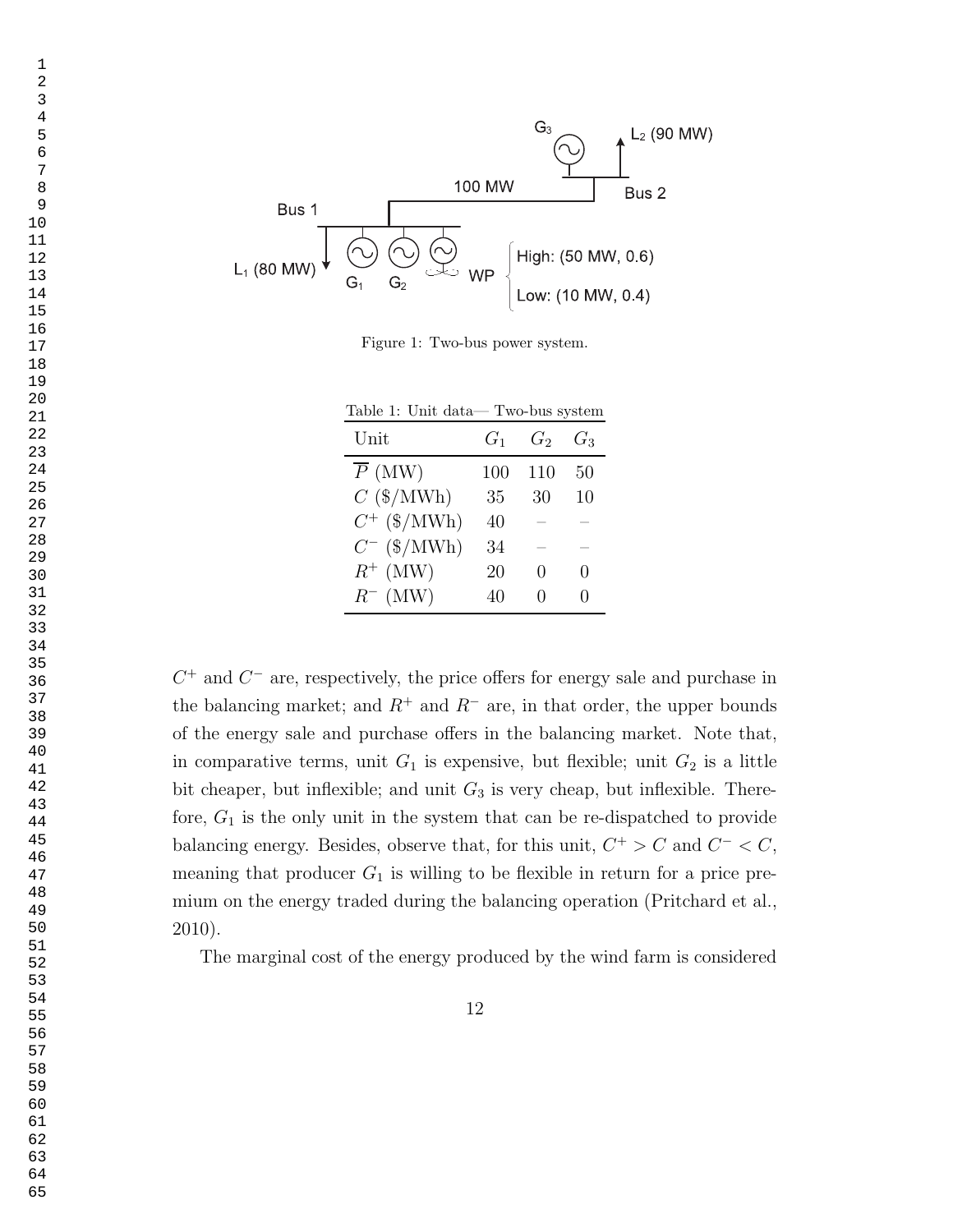to be zero. The expected wind power production is  $50 \times 0.6 + 10 \times 0.4 =$ 34 MW.

#### 3.1.1. Dispatch Models

Firstly, we consider the conventional dispatch model (1), which writes for this particular example as follows:

$$
\text{Min. } 35p_{G_1} + 30p_{G_2} + 10p_{G_3} \tag{6a}
$$

s.t. 
$$
p_{G_1} + p_{G_2} + p_W - 80 = -\frac{\delta_2^0}{0.13}
$$
, (6b)

$$
p_{G_3} - 90 = \frac{\delta_2^0}{0.13} \,, \tag{6c}
$$

$$
p_{G_1} \le 100
$$
,  $p_{G_2} \le 110$ ,  $p_{G_3} \le 50$ , (6d)

$$
-100 \le \frac{\delta_2^0}{0.13} \le 100 ,\t(6e)
$$

$$
p_W \le 34 \tag{6f}
$$

$$
p_{G_1}, p_{G_2}, p_{G_3}, p_W \ge 0, \qquad (6g)
$$

where bus 1 is considered as the reference node, i.e.  $\delta_1^0 = 0$ . Optimization problem (6) aims at minimizing the day-ahead production costs (6a). The dispatch problem is built upon a DC modeling of the transmission network, which leads to the set of nodal power balance equations (6b) and (6c), and includes generation and transmission capacity limits, (6d) and (6e), respectively. As it is customary, constraint (6f) limits the dispatch of the wind power plant to its expected production. Constraints (6g) enforce the nonnegative character of production quantities.

Observe that, according to the dispatch model (6), the day-ahead market is settled irrespective of the potential impact that the resulting day-ahead program  $\{p_C^*\}$  ${}_{G_1}^*, p_{G_2}^*, p_{G_3}^*, p_W^*$  may have on the subsequent balancing operation. The day-ahead market is thus cleared purely based on a least-cost merit-order principle. This way, the wind farm is first dispatched to 34 MW (its expected production), followed by generating units  $G_3$  and  $G_2$ , in that order, which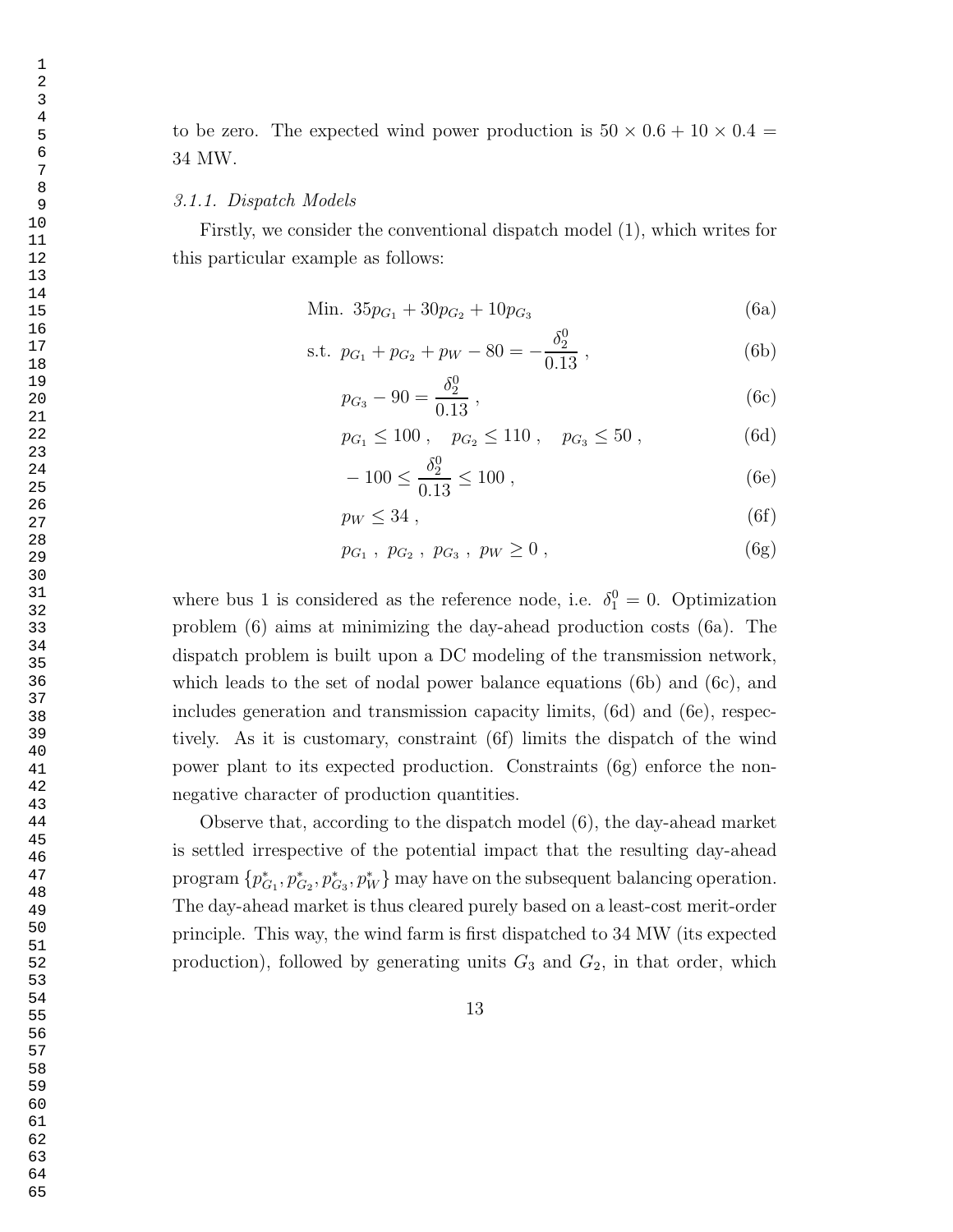are dispatched to 50 and 86 MW, respectively, to cover the total system load of 170 MW. Unit  $G_1$  (the flexible producer) is consequently left out of the day-ahead schedule. Afterwards, during the balancing operation of the power system, energy adjustments to the day-ahead schedule are required to cope with the uncertain wind power production. Specifically, if the power output of the wind farm turns out to be  $high$  (50 MW), the wind power producer seeks to sell the leftover  $50-34 = 16$  MW in this market. However, the only flexible unit in the system, unit  $G_1$ , cannot purchase the extra wind, as it cannot decrease its production below zero. As a result, these 16 MW of free wind power have to be spilled. On the other hand, if the eventual wind generation is low (10 MW), there is a wind generation deficit of  $34 - 10 = 24$  MW. This deficit has to be covered in the balancing market, but generating unit  $G_1$  can only increase its production 20 MW at most. Consequently, the remaining  $24 - 20 = 4$  MW are obtained from costly load curtailment.

We can alternatively compute the day-ahead generation schedule using the stochastic dispatch model (3), which writes as follows:

Min. 
$$
35p_{G_1} + 30p_{G_2} + 10p_{G_3} + 0.6(40r_{G_1h}^+ - 34r_{G_1h}^- + 200(l_{1h}^{\text{shed}} + l_{2h}^{\text{shed}}))
$$
  
+  $0.4(40r_{G_1l}^+ - 34r_{G_1l}^- + 200(l_{1l}^{\text{shed}} + l_{2l}^{\text{shed}}))$  (7a)

s.t. 
$$
(6b) - (6e), (6g),
$$
 (7b)

$$
p_W \le 50 \tag{7c}
$$

$$
r_{G_1h}^+ - r_{G_1h}^- + l_{1h}^{\text{shed}} + 50 - p_W - W_h^{\text{spill}} = \frac{(\delta_2^0 - \delta_{2h})}{0.13} \,,\tag{7d}
$$

$$
r_{G_1l}^+ - r_{G_1l}^- + l_{1l}^{\text{shed}} + 10 - p_W - W_l^{\text{spill}} = \frac{(\delta_2^0 - \delta_{2l})}{0.13} , \qquad (7e)
$$

$$
l_{2h}^{\text{shed}} = -\frac{(\delta_2^0 - \delta_{2h})}{0.13} \,, \tag{7f}
$$

$$
l_{2l}^{\text{shed}} = -\frac{(\delta_2^0 - \delta_{2l})}{0.13} \,, \tag{7g}
$$

$$
p_{G_1} + r_{G_1h}^+ \le 100 \ , \ p_{G_1} + r_{G_1l}^+ \le 100 \ , \tag{7h}
$$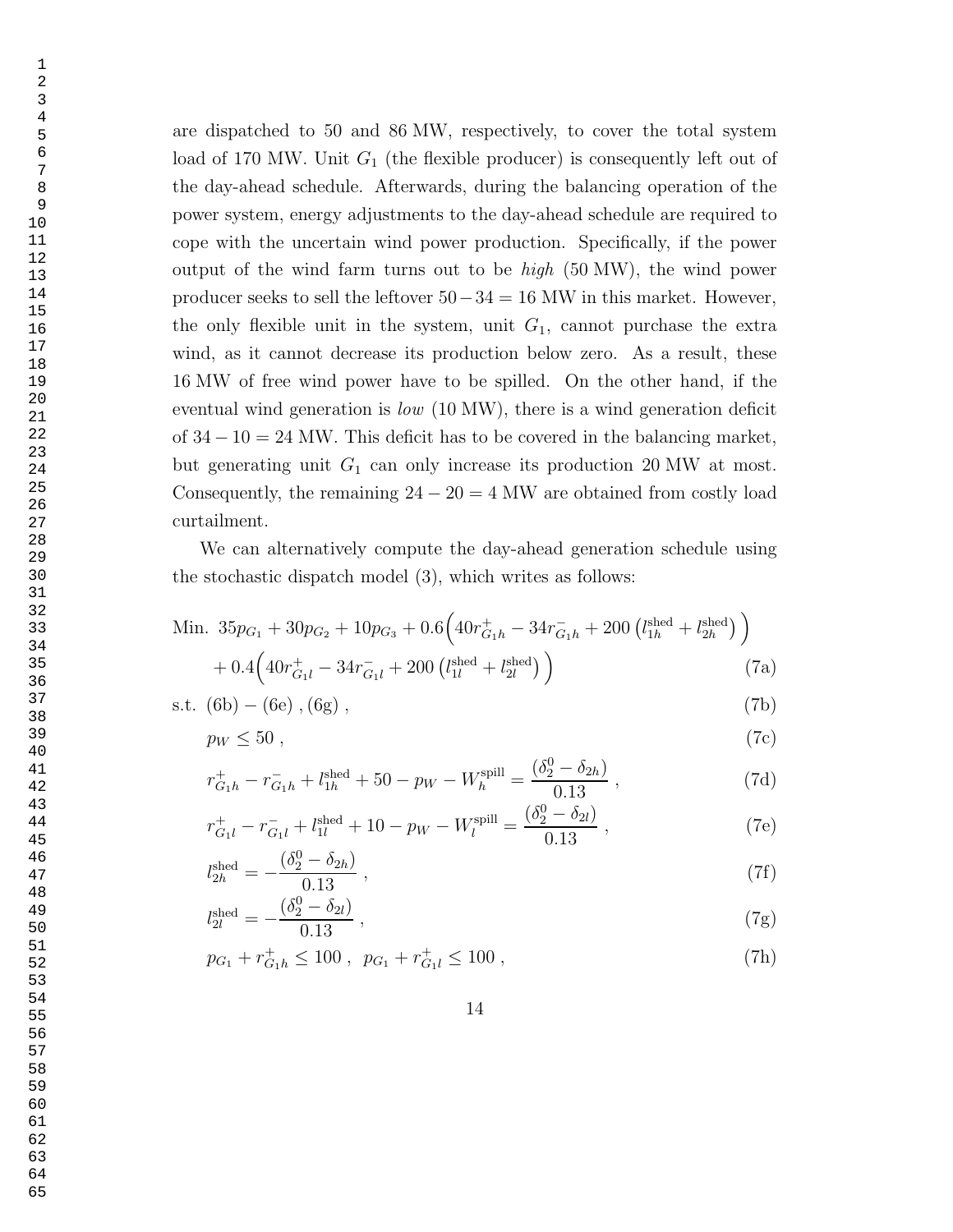$$
p_{G_1} - r_{G_1h}^- \ge 0 \ , \ p_{G_1} - r_{G_1l}^- \ge 0 \ , \tag{7i}
$$

$$
-100 \le \frac{\delta_{2h}}{0.13} \le 100 \ , \ -100 \le \frac{\delta_{2l}}{0.13} \le 100 \ , \tag{7j}
$$

$$
r_{G_1h}^+ \le 20 \;, \; r_{G_1l}^+ \le 20 \;, \tag{7k}
$$

$$
r_{G_1h}^- \le 40 \; , \; r_{G_1l}^- \le 40 \; , \tag{71}
$$

$$
W_h^{\text{spill}} \le 50 \; , \; W_l^{\text{spill}} \le 10 \; , \tag{7m}
$$

$$
l_{1h}^{\text{shed}} \le 80 \; , \; l_{1l}^{\text{shed}} \le 80 \; , \; l_{2h}^{\text{shed}} \le 90 \; , \; l_{2l}^{\text{shed}} \le 90 \; , \tag{7n}
$$

$$
r_{G_1h}^+, r_{G_1l}^+, r_{G_1h}^-, r_{G_1l}^-, W_h^{\text{spill}}, W_l^{\text{spill}}, l_{1h}^{\text{shed}}, l_{1l}^{\text{shed}}, l_{2h}^{\text{shed}}, l_{2l}^{\text{shed}} \ge 0 ,\qquad (70)
$$

where subscripts " $h$ " and " $l$ " index the corresponding augmented variable with scenario "high" and "low", respectively. Note that the cleared amount of wind production in the day-ahead market,  $p_W$ , is limited to its capacity (50 MW) through constraint (7c).

Optimization problem (7) includes the scenario-based modeling of the balancing operation through the set of constraints  $(7d)$ – $(7o)$ . Balancing actions comprise the production increase/decrease of flexible unit  $G_1(r_{G_1}^+/r_{G_1}^-)$  $_{G_1}),$ wind spillage  $(W^{\text{spill}})$ , and load shedding  $(l_1^{\text{shed}}, l_2^{\text{shed}})$ . The stochastic dispatch model seeks to minimize the overall expected system costs (7a), which consists of the day-ahead dispatch costs plus the expectation of the balancing operation costs. Constraints  $(7d)-(7g)$  enforce the power balances per node and scenario. Inequalities  $(7h)$ – $(7i)$  impose generation and transmission capacity limits at the balancing stage. Constraints (7k) and (7l) limit the balancing energy provided by unit  $G_1$  to its "flexible capacity", which is specified through  $R^+$  and  $R^-$  in Table 1 for production increases and decreases, respectively. Inequalities  $(7m)$  and  $(7n)$  cap, in that order, the amount of wind power that is spilled and the amount of load that is shed to the actual wind power production and the actual load consumption. Finally, the set of constraints (7o) constitute positive variable declarations.

The essential feature of the stochastic dispatch model (7) is that the dayahead generation schedule  $\{p_{G_1}, p_{G_2}, p_{G_3}, p_W\}$  is determined considering its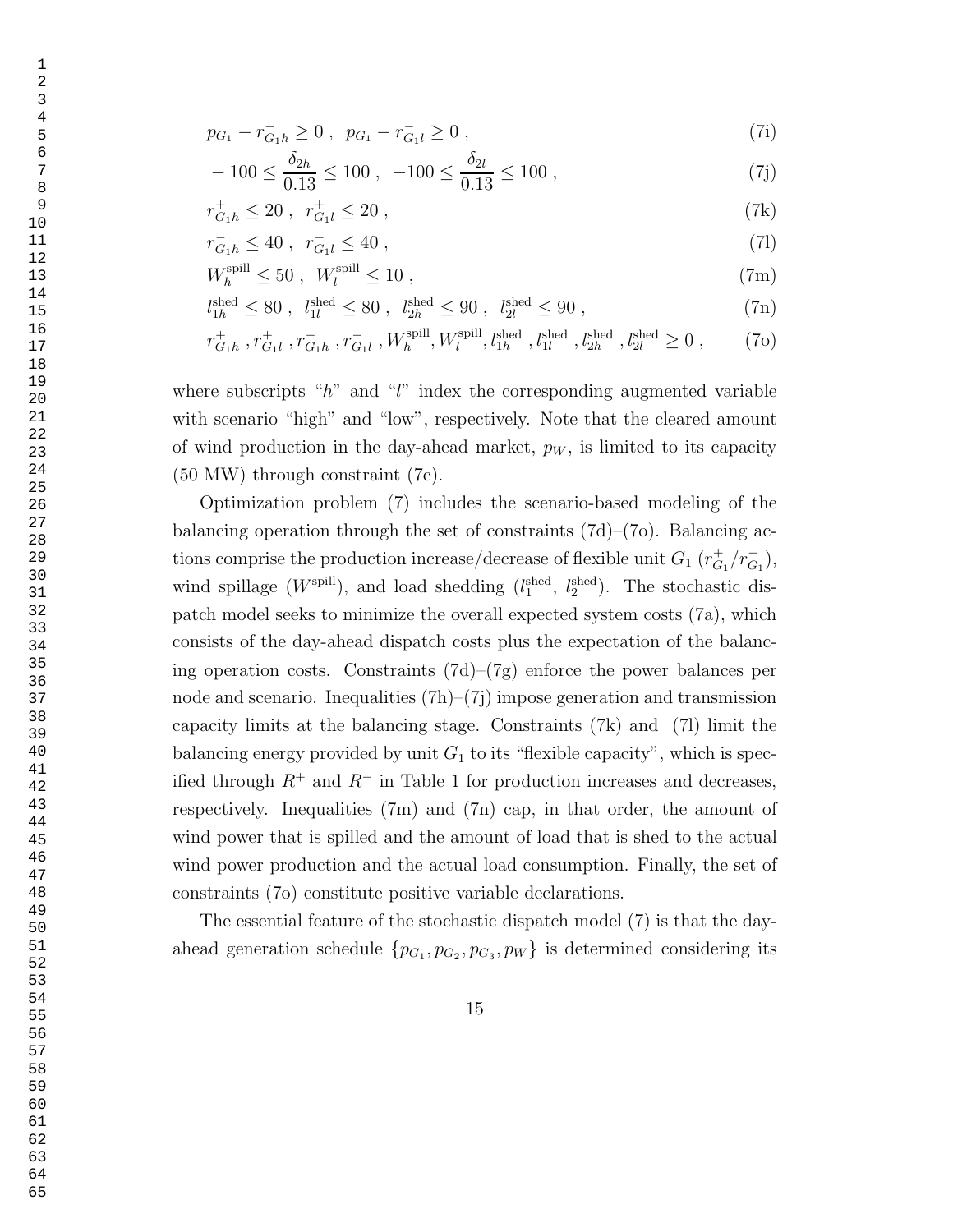projected implications for the subsequent balancing operation of the power system. Following this rationale, only 10 MW of wind power production are cleared in the day-ahead market. Furthermore, the flexible, but expensive, generating unit  $G_1$  is dispatched to 40 MW in order to exploit its capability of reducing its power output during the balancing operation. Thus, if scenario high materializes, the 40-MW wind production surplus can be sold to unit  $G_1$  instead of being curtailed. Besides, since the share of unit  $G_1$ in the day-ahead schedule is increased up to 40 MW, unit  $G_2$  is only dispatched to 70 MW, even though this unit is  $$5/MWh$  cheaper than unit  $G_1$ . Therefore, the least-cost merit-order principle that drives the conventional dispatch model is here violated.

We compute next the amount of wind power production that should clear the day-ahead market to maximize power system efficiency under the conventional dispatch model. For this purpose, we solve the following bilevel programming problem:

Min. 
$$
35p_{G_1} + 30p_{G_2} + 10p_{G_3} + 0.6(40r_{G_1h}^+ - 34r_{G_1h}^- + 200(l_{1h}^{\text{shed}} + l_{2h}^{\text{shed}}))
$$
  
+  $0.4(40r_{G_1l}^+ - 34r_{G_1l}^- + 200(l_{1l}^{\text{shed}} + l_{2l}^{\text{shed}}))$  (8a)

s.t. 
$$
r_{G_1h}^+ - r_{G_1h}^- + l_{1h}^{\text{shed}} + 50 - p_W - W_h^{\text{spill}} = \frac{(\delta_2^0 - \delta_{2h})}{0.13}
$$
, (8b)

$$
r_{G_1l}^+ - r_{G_1l}^- + l_{1l}^{\text{shed}} + 10 - p_W - W_l^{\text{spill}} = \frac{(\delta_2^0 - \delta_{2l})}{0.13} , \qquad (8c)
$$

$$
l_{2h}^{\text{shed}} = -\frac{(\delta_2^0 - \delta_{2h})}{0.13} \,, \tag{8d}
$$

$$
l_{2l}^{\text{shed}} = -\frac{(\delta_2^0 - \delta_{2l})}{0.13} \,, \tag{8e}
$$

$$
p_{G_1} + r_{G_1h}^+ \le 100 \ , \ p_{G_1} + r_{G_1l}^+ \le 100 \ , \tag{8f}
$$

$$
p_{G_1} - r_{G_1 h}^- \ge 0 \ , \ p_{G_1} - r_{G_1 l}^- \ge 0 \ , \tag{8g}
$$

$$
-100 \le \frac{\delta_{2h}}{0.13} \le 100 , -100 \le \frac{\delta_{2l}}{0.13} \le 100 , \tag{8h}
$$

$$
r_{G_1h}^+ \le 20 \ , \ r_{G_1l}^+ \le 20 \ , \tag{8i}
$$

 1 2 3

63

64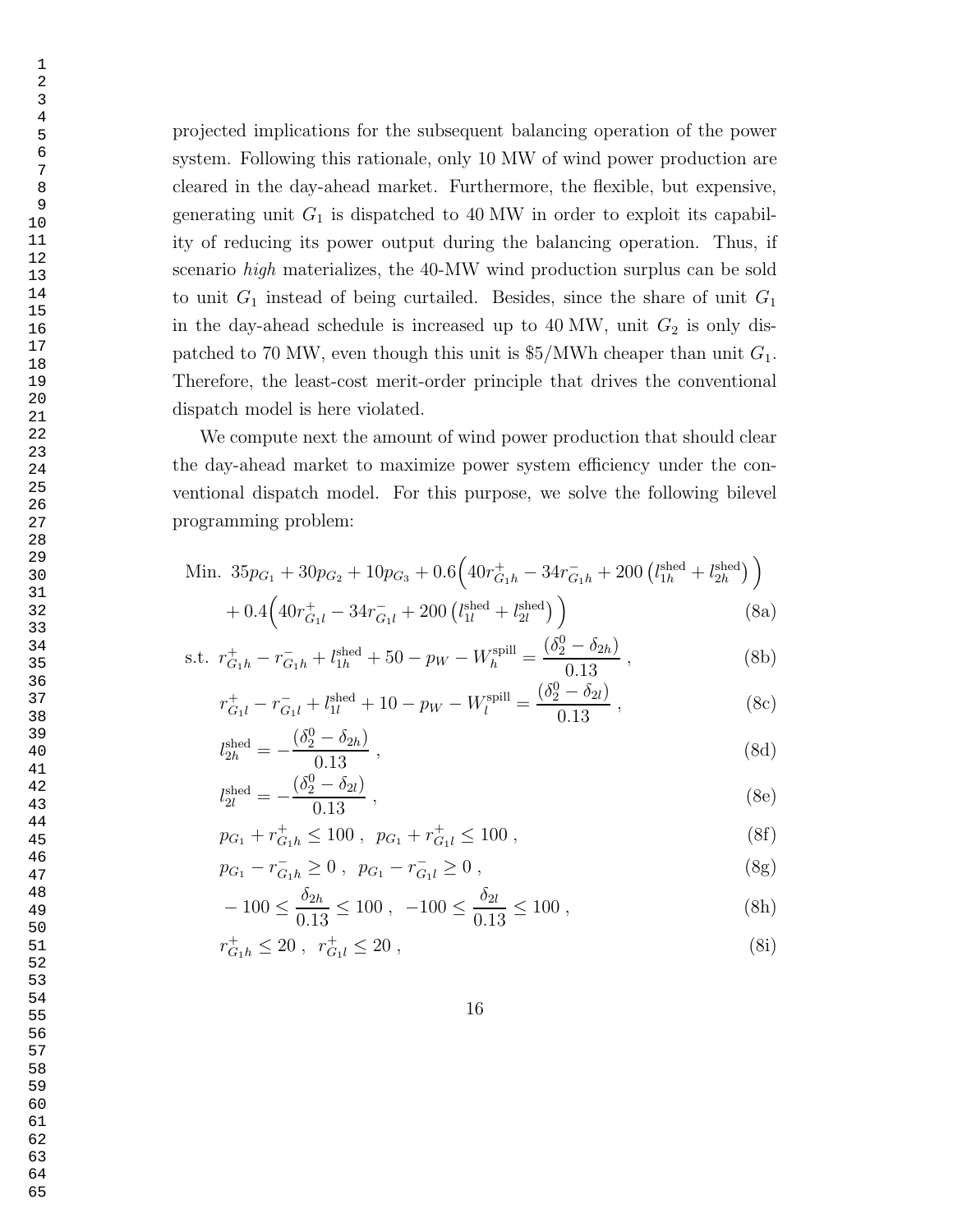$$
r_{G_1h}^- \le 40 \ , \ r_{G_1l}^- \le 40 \ , \tag{8j}
$$

$$
W_h^{\text{spill}} \le 50 \; , \; W_l^{\text{spill}} \le 10 \; , \tag{8k}
$$

$$
l_{1h}^{\text{shed}} \le 80 \; , \; l_{1l}^{\text{shed}} \le 80 \; , \; l_{2h}^{\text{shed}} \le 90 \; , \; l_{2l}^{\text{shed}} \le 90 \; , \tag{81}
$$

$$
r_{G_1h}^+, r_{G_1l}^+, r_{G_1h}^-, r_{G_1l}^-, W_h^{\text{spill}}, W_l^{\text{spill}}, l_{1h}^{\text{shed}}, l_{1l}^{\text{shed}}, l_{2h}^{\text{shed}}, l_{2l}^{\text{shed}} \ge 0 , \quad \text{(8m)}
$$

$$
0 \le p_W^{\text{max}} \le 50 \tag{8n}
$$

$$
(p_{G_1}, p_{G_2}, p_{G_3}, p_W, \delta_2^0) \in \arg \left\{ \text{Minimize}_{x_{G_1}, x_{G_2}, x_{G_3}, x_W, \theta} 35x_{G_1} + 30x_{G_2} + 10x_{G_3} \quad \text{(8o)}
$$

s.t. 
$$
x_{G_1} + x_{G_2} + x_W - 80 = -\frac{\theta}{0.13} : \lambda_1^D
$$
, (8p)

$$
x_{G_3} - 90 = \frac{\theta}{0.13} : \lambda_2^D , \qquad (8q)
$$

$$
x_{G_1} \le 100 : \overline{\mu}_{G_1} , \quad x_{G_2} \le 110 : \overline{\mu}_{G_2} , \quad x_{G_3} \le 50 : \overline{\mu}_{G_3} , \quad \text{(8r)}
$$

$$
-100 \le \frac{\theta}{0.13} \le 100 : (\underline{\mu}_{\delta}, \overline{\mu}_{\delta}), \qquad (8s)
$$

$$
x_W \le p_W^{\max} : \overline{\rho} \,, \tag{8t}
$$

$$
x_{G_1}, x_{G_2}, x_{G_3}, x_W \ge 0 : (\underline{\mu}_{G_1}, \underline{\mu}_{G_2}, \underline{\mu}_{G_3}, \underline{\rho})
$$
, (8u)

where the dual variables of the lower-level problem  $(8o)$ – $(8u)$  have been made explicit after the corresponding constraint, separated by a colon.

Notice that  $p_W^{\text{max}}$  is a decision variable of the upper-level problem that enters the lower-level problem as a constant. This variable is limited to the capacity of the wind farm through constraint (8n). The remaining equations are the same as those in the conventional and stochastic dispatch models (6) and (7).

For the bilevel programming problem (8) to be processed by optimization solvers, it has to be first transformed into an equivalent single-level optimization problem. To this end, we can replace the lower-level minimization problem (8o)–(8u) with its KKT conditions, which are as follows:

$$
35 + \lambda_1^D + \overline{\mu}_{G_1} - \underline{\mu}_{G_1} = 0 , \qquad (9a)
$$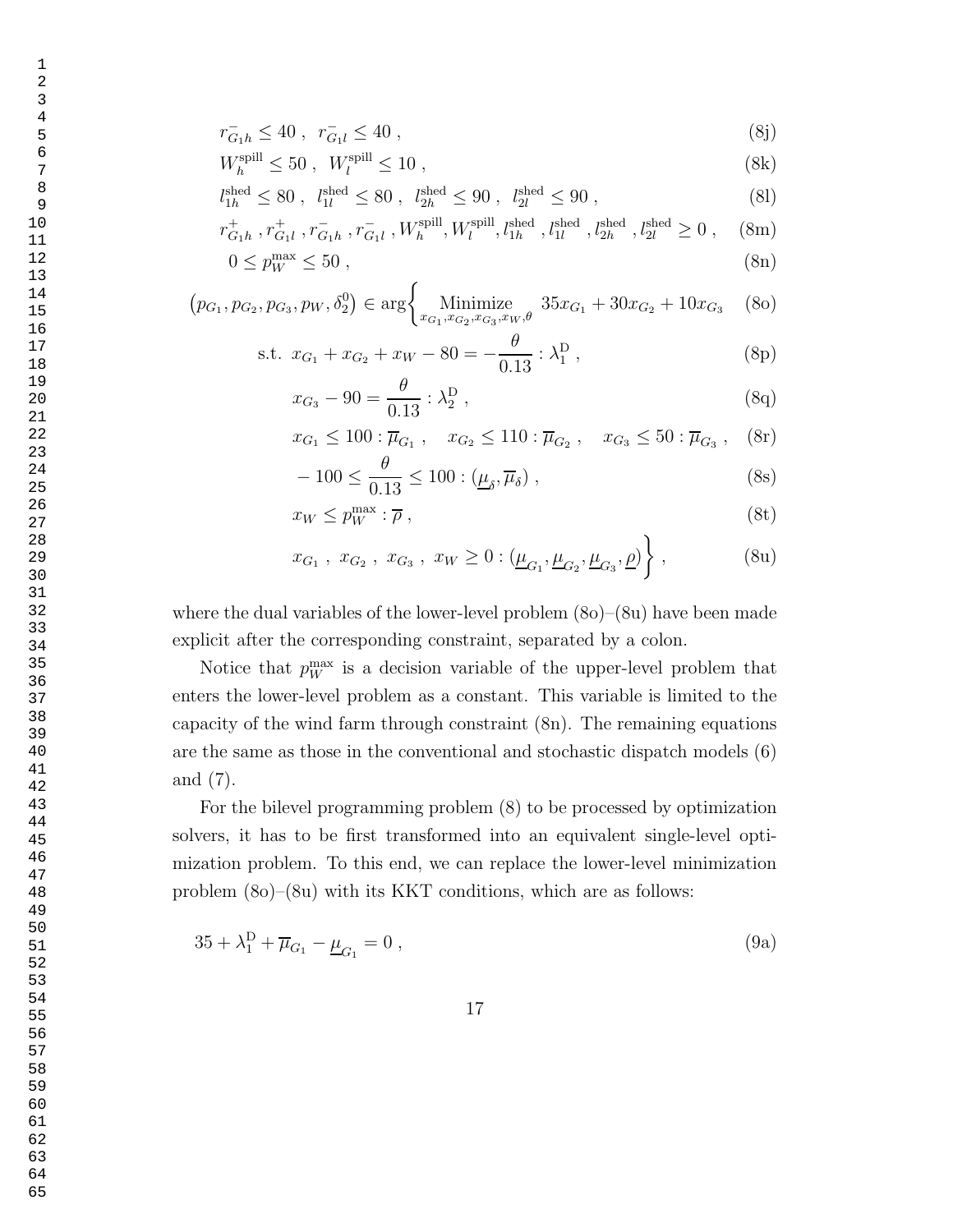$$
30 + \lambda_1^D + \overline{\mu}_{G_2} - \underline{\mu}_{G_2} = 0 , \qquad (9b)
$$

$$
10 + \lambda_2^D + \overline{\mu}_{G_3} - \underline{\mu}_{G_3} = 0 , \qquad (9c)
$$

$$
\lambda_1^{\mathcal{D}} + \overline{\rho} - \underline{\rho} = 0 \,, \tag{9d}
$$

$$
\frac{\lambda_1^D - \lambda_2^D + \overline{\mu}_{\delta} - \underline{\mu}_{\delta}}{0.13} = 0 ,
$$
\n(9e)

$$
(6b) - (6e) , (6g) , \t\t(9f)
$$

$$
p_W \le p_W^{\max} \,,\tag{9g}
$$

$$
\overline{\mu}_{G_1}(p_{G_1} - 100) = 0 , \ \overline{\mu}_{G_2}(p_{G_2} - 110) = 0 , \ \overline{\mu}_{G_3}(p_{G_3} - 50) = 0 , \qquad (9h)
$$

$$
\underline{\mu}_{\delta} \left( \frac{\delta_2^0}{0.13} + 100 \right) = 0 \ , \ \ \overline{\mu}_{\delta} \left( \frac{\delta_2^0}{0.13} - 100 \right) = 0 \ , \tag{9i}
$$

$$
\overline{\rho}(p_W - p_W^{\text{max}}) = 0 \tag{9}
$$

$$
\underline{\mu}_{G_1} p_{G_1} = 0 \ , \ \underline{\mu}_{G_2} p_{G_2} = 0 \ , \ \underline{\mu}_{G_3} p_{G_3} = 0 \ , \ \underline{\rho} \ p_W = 0 \tag{9k}
$$

$$
\underline{\mu}_{G_1}, \overline{\mu}_{G_1}, \underline{\mu}_{G_2}, \overline{\mu}_{G_2}, \underline{\mu}_{G_3}, \overline{\mu}_{G_3}, \underline{\rho}, \overline{\rho}, \underline{\mu}_{\delta}, \overline{\mu}_{\delta} \ge 0. \tag{91}
$$

Besides, the complementarity conditions  $(9h)$ – $(9k)$  can be recast using the mixed-integer linear formulation introduced by Fortuny-Amat & McCarl  $(1981)$ . For example, consider a large enough constant M. The complementarity condition (9j) can be equivalently formulated as

$$
\overline{\rho} \leq M u ,
$$
  

$$
p_W^{\max} - p_W \leq \overline{W}(1 - u) ,
$$

where u is a binary variable, i.e.  $u \in \{0,1\}$ , and  $\overline{W}$  is the capacity of the wind farm, equal to 50 MW. Notice that both quantities in the left-hand side of the inequalities above must be nonnegative as a result of (9g) and (9l).

After all these transformations, the bilevel program (8) leads to a singlelevel mixed-integer linear programming problem that can be readily processed by off-the-shelf optimization software and results in  $p_W^{\text{max}*} = 30 \text{ MW}$ . Consequently, under ImpD (the conventional settlement with a smart day-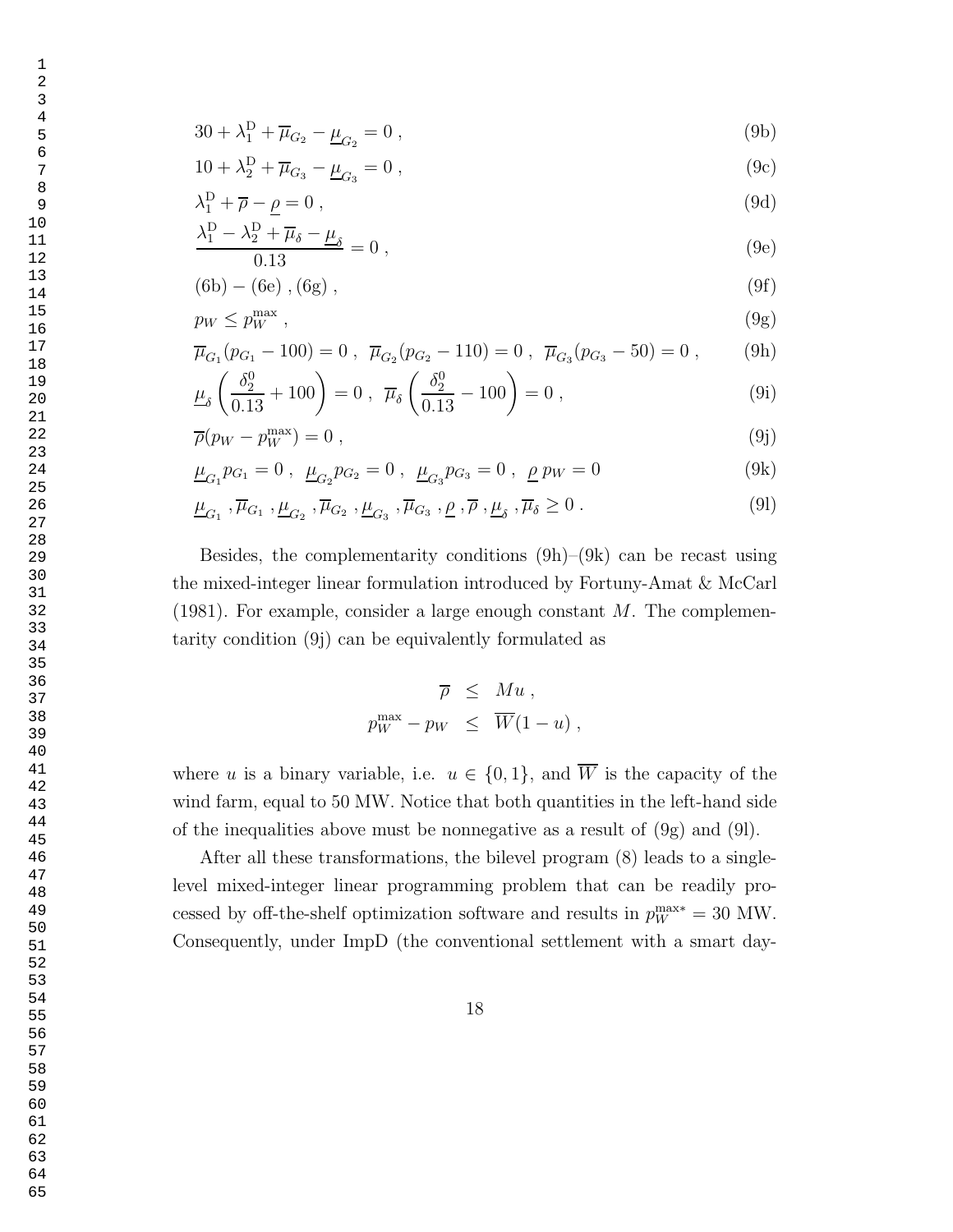|        |      | Total Day ahead Balancing |        | Load<br>curtailment |
|--------|------|---------------------------|--------|---------------------|
| ConvD  | 3720 | 3080                      | 320    | 320                 |
| StochD | 3184 | 4000                      | $-816$ |                     |
| ImpD   | 3520 | 3200                      | 320    |                     |

Table 2: Comparison of expected system operation costs (\$)— Two-bus system

ahead dispatch of the wind farm), only 30 MW of wind power production are cleared in the day-ahead market, which avoids expensive load curtailment if scenario low eventually realizes. The conventional units are cleared following a least-cost merit order. In particular, generating units G1, G2, and G3 are dispatched to 0, 90, and 50 MW, respectively. As a consequence, 20 MW of wind power have to be spilled if scenario *high* realizes.

Table 2 provides the breakdown of the expected system operation cost under each dispatch model. Logically, both StochD and ImpD outperform ConvD. Observe, moreover, that both StochD and ImpD result in a more costly day-ahead dispatch, which leads, however, to savings in the balancing operation stage without load shedding. In fact, the stochastic dispatch model is able to reduce costs at the balancing operation phase through a more efficient integration of the wind production. However, the energy-only market settlement associated with this dispatch model requires the flexible producer  $G_1$  to accept economic losses if scenario low comes true, as we show in the following section.

# 3.1.2. Prices and Revenues

Energy prices resulting from each of the dispatch models are shown in Table 3. Note that these prices do not differ between buses, because no network congestion occurs in any of the two wind power scenarios considered. Observe that, for the three dispatch models, the resulting day-ahead electricity price is  $$30/MWh$ , which is the marginal cost of unit  $G_2$ . In the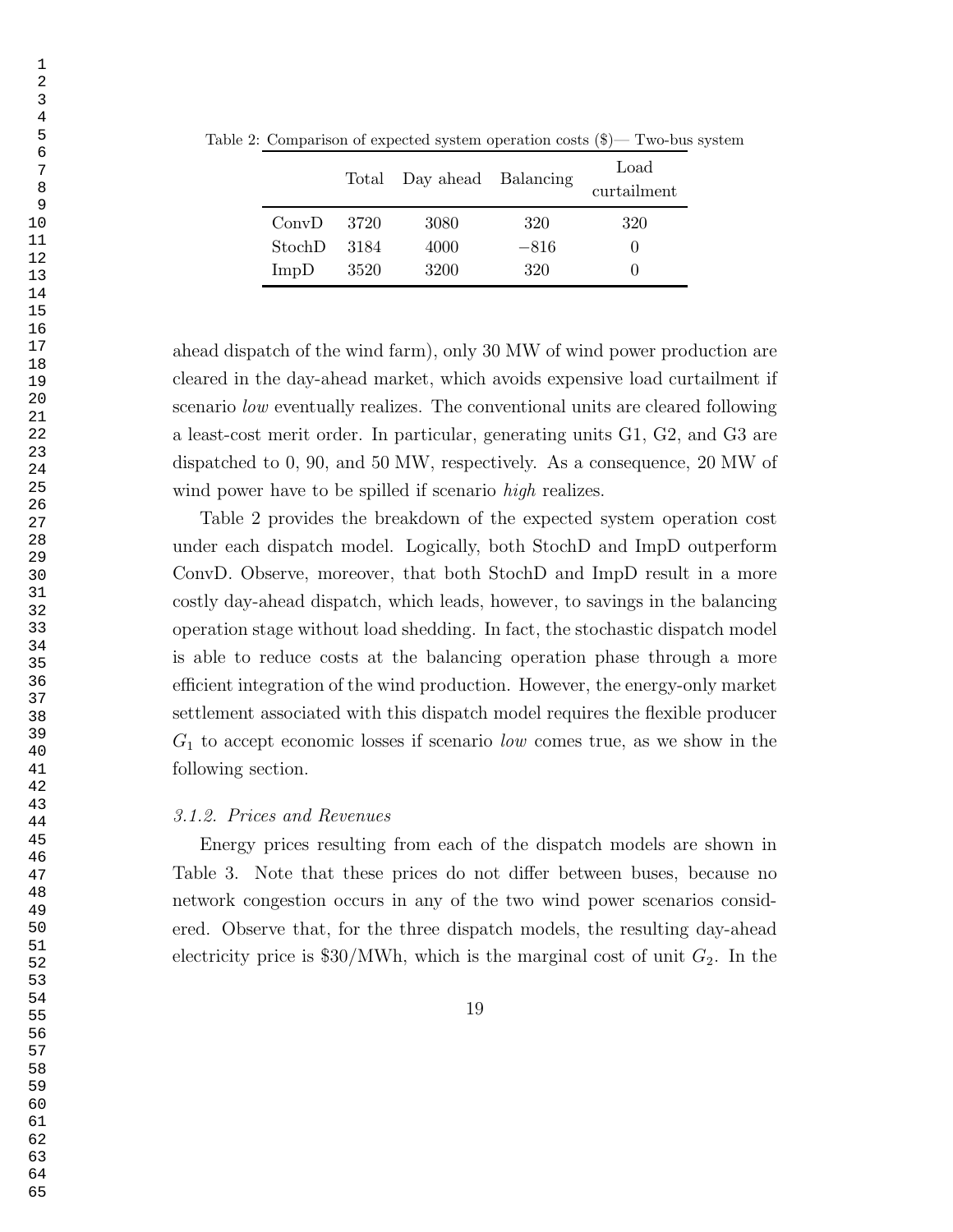|        | ື                                    |                                                 |       |
|--------|--------------------------------------|-------------------------------------------------|-------|
|        | $\lambda_n^{\rm D}, \forall n \in N$ | $\lambda_{n\omega}^\mathrm{B}, \forall n \in N$ |       |
|        |                                      | High                                            | Low   |
| ConvD  | 30                                   | $\theta$                                        | 200   |
| StochD | 30                                   | 25.67                                           | 36.50 |
| ImpD   | 30                                   |                                                 | 75    |

Table 3: Day-ahead and balancing energy prices (\$/MWh)–Two-bus system

case of ConvD, the value of lost load (\$200/MWh) determines the balancing energy price in scenario *low*, where load shedding actions need to be undertaken if the day-ahead generation schedule given by this dispatch model is implemented. In both ConvD and ImpD, the balancing electricity price is set to \$0/MWh in scenario high due to the occurrence of wind curtailment.

Given the energy prices in Table 3 and the dispatch results previously discussed, we can determine the profit made by each market participant in expectation and per scenario according to each dispatch model (see Table 4). For example, the payment to the flexible generator  $G_1$  in scenario low under StochD is given by  $40 \times 30 = $1200$ . Since its marginal cost is equal to  $$35/MWh$ , the profit that generator  $G_1$  makes in this scenario is equal to  $1200 - 40 \times 35 = -200$ . Here we bump into one of the most controversial features of StochD, namely, the likelihood that flexible units incur economic losses in some scenarios, even though the recovery of costs is guaranteed in expectation. Actually, notice that unit  $G_1$  enters the day-ahead dispatch in a loss-making position, because its marginal cost, \$35/MWh, is higher than the resulting day-ahead market price, \$30/MWh. Therefore, under StochD, being flexible may involve higher risk than being inflexible, which may potentially discourage power producers from providing balancing service. In contrast, ConvD and the proposed ImpD ensure revenue adequacy in the day-ahead market and per scenario, and therefore they do not suffer from this problem.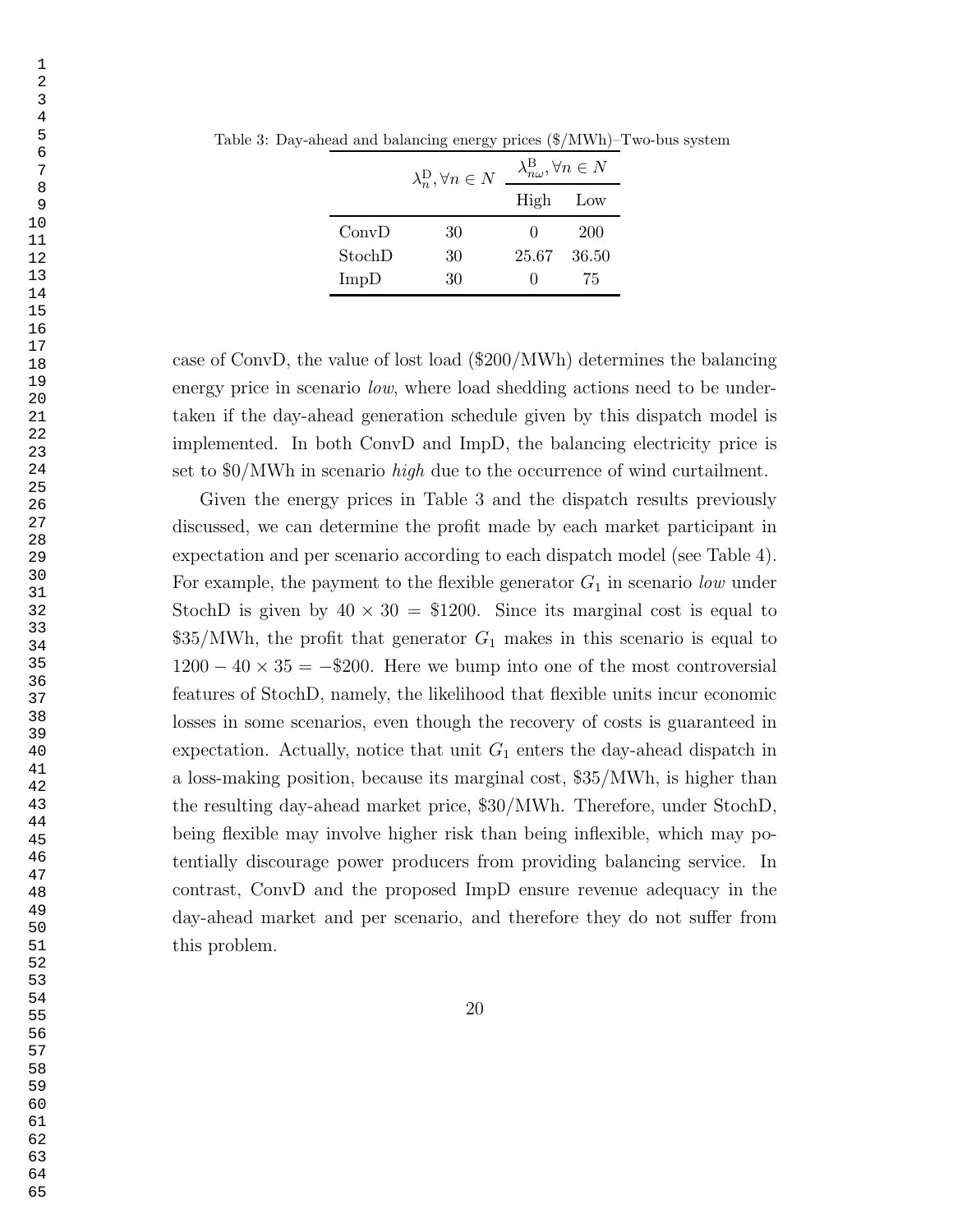|        | Agent         | Expected | Per scenario |          |
|--------|---------------|----------|--------------|----------|
|        |               |          | High         | Low      |
|        | $G_1$         | 1320     | 0            | 3300     |
|        | $G_2$         | $\Omega$ | $\theta$     | 0        |
| ConvD  | $G_3$         | 1000     | 1000         | 1000     |
|        | WP            | $-900$   | 1020         | $-3780$  |
|        | $L_1$         | $-2400$  | $-2400$      | $-2400$  |
|        | $L_2$         | $-2380$  | $-2700$      | $-1900$  |
|        | $G_1$         | 24       | 173.33       | $-200$   |
|        | $\, G_{2} \,$ | 0        | 0            | $\Omega$ |
| StochD | $G_3$         | 1000     | 1000         | 1000     |
|        | WP            | 916      | 1326.66      | 300      |
|        | $L_1$         | $-2400$  | $-2400$      | $-2400$  |
|        | $L_{2}$       | $-2700$  | $-2700$      | $-2700$  |
| ImpD   | $G_1$         | 320      | $\theta$     | 800      |
|        | $\, G_{2} \,$ | $\Omega$ | $\Omega$     | $\Omega$ |
|        | $G_3$         | 1000     | 1000         | 1000     |
|        | WP            | 300      | 900          | $-600$   |
|        | $L_1$         | $-2400$  | $-2400$      | $-2400$  |
|        | $L_2$         | $-2700$  | $-2700$      | $-2700$  |

Table 4: Profit (\$) of market participants–Two-bus system

- 
- 
- 
-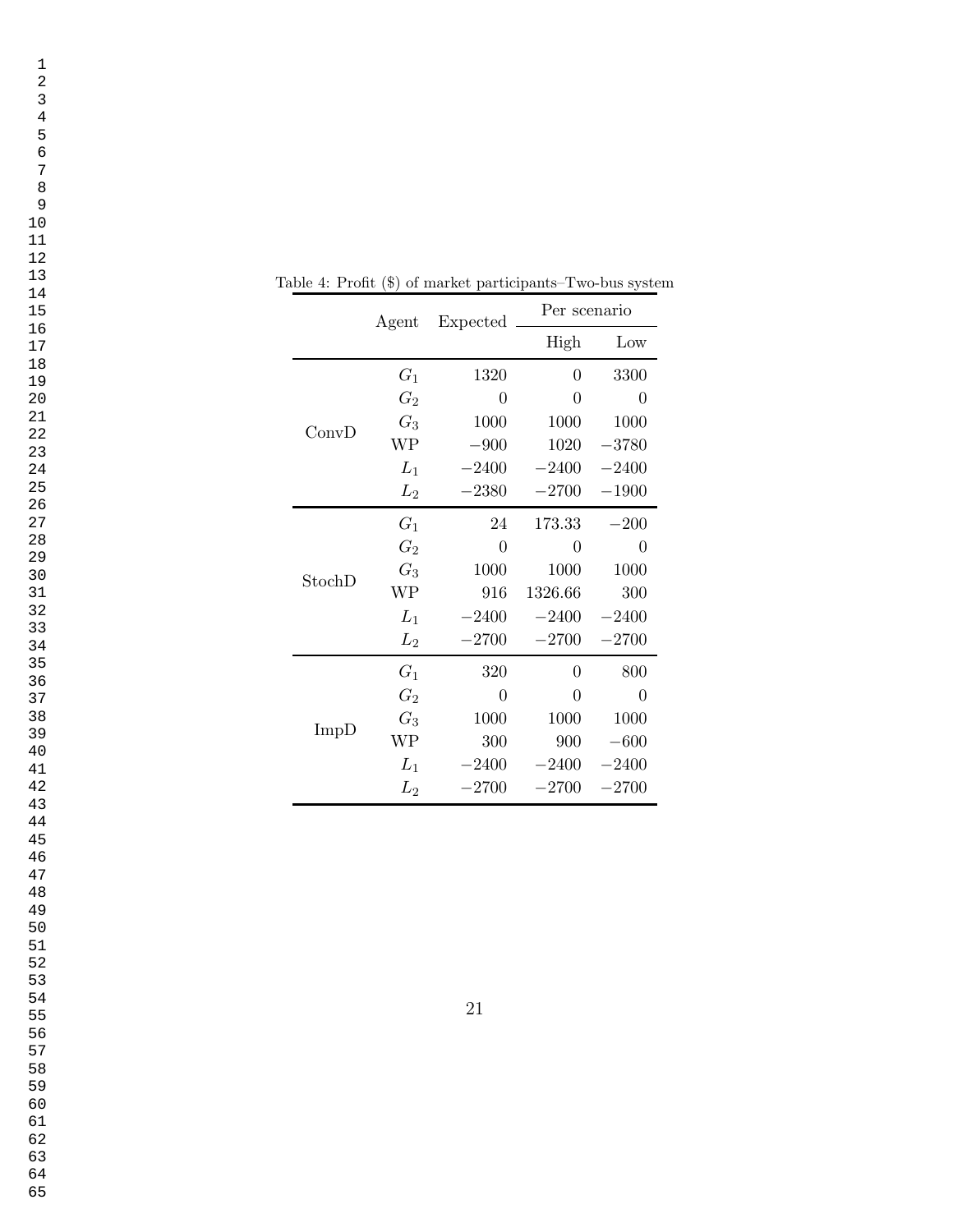| $\operatorname{Unit}$ | Type               | Bus $#$        | $\boldsymbol{P}$ | $R^*$    |
|-----------------------|--------------------|----------------|------------------|----------|
| 1                     | U76                | 1              | 152              | 40       |
| $\overline{2}$        | U76                | $\overline{2}$ | 152              | 40       |
| 3                     | U100               | 7              | 300              | 70       |
| 4                     | U197               | 13             | 591              | 180      |
| 5                     | $\mathrm{U}12$     | 15             | 60               | 60       |
| 6                     | U155               | 15             | 155              | 30       |
| 7                     | $\rm U155$         | 16             | 155              | 30       |
| 8                     | U400               | 18             | 400              | $\Omega$ |
| 9                     | U400               | 21             | 400              | $\theta$ |
| 10                    | U50                | 22             | 300              | $\theta$ |
| 11                    | U155               | 23             | 310              | 60       |
| 12                    | $_{\mathrm{U350}}$ | 23             | 350              | 40       |

Table 5: Generator data (\* = {+, -}). Powers in MW

# 3.2. Case Study

We now consider a 24-bus power system that is based on the single-area version of the IEEE Reliability Test System (Grigg et al., 1999). It includes 34 lines, 17 loads, and 12 generating units. The nodal location, type, capacity, and flexibility parameters of these units are collated in Table 5. Energy offers submitted by power producers in the day-ahead market consist of the four incremental cost/power blocks listed in Table 9 of Grigg et al. (1999), assuming the fuel costs used by Bouffard et al. (2005). We consider that nuclear and hydro power producers offer their production at zero price. Price premiums of 5% and 4% are assumed for the energy sold and purchased, respectively, in the balancing market. This means that flexible producers are willing to sell (purchase) energy in the balancing market at a price 5% higher (4\% lower) than their energy offer price in the day-ahead market. Nuclear and hydro units are assumed to be inflexible and therefore, they do not provide balancing energy.

Two wind farms are located at nodes 5 and 7. The per-unit power pro-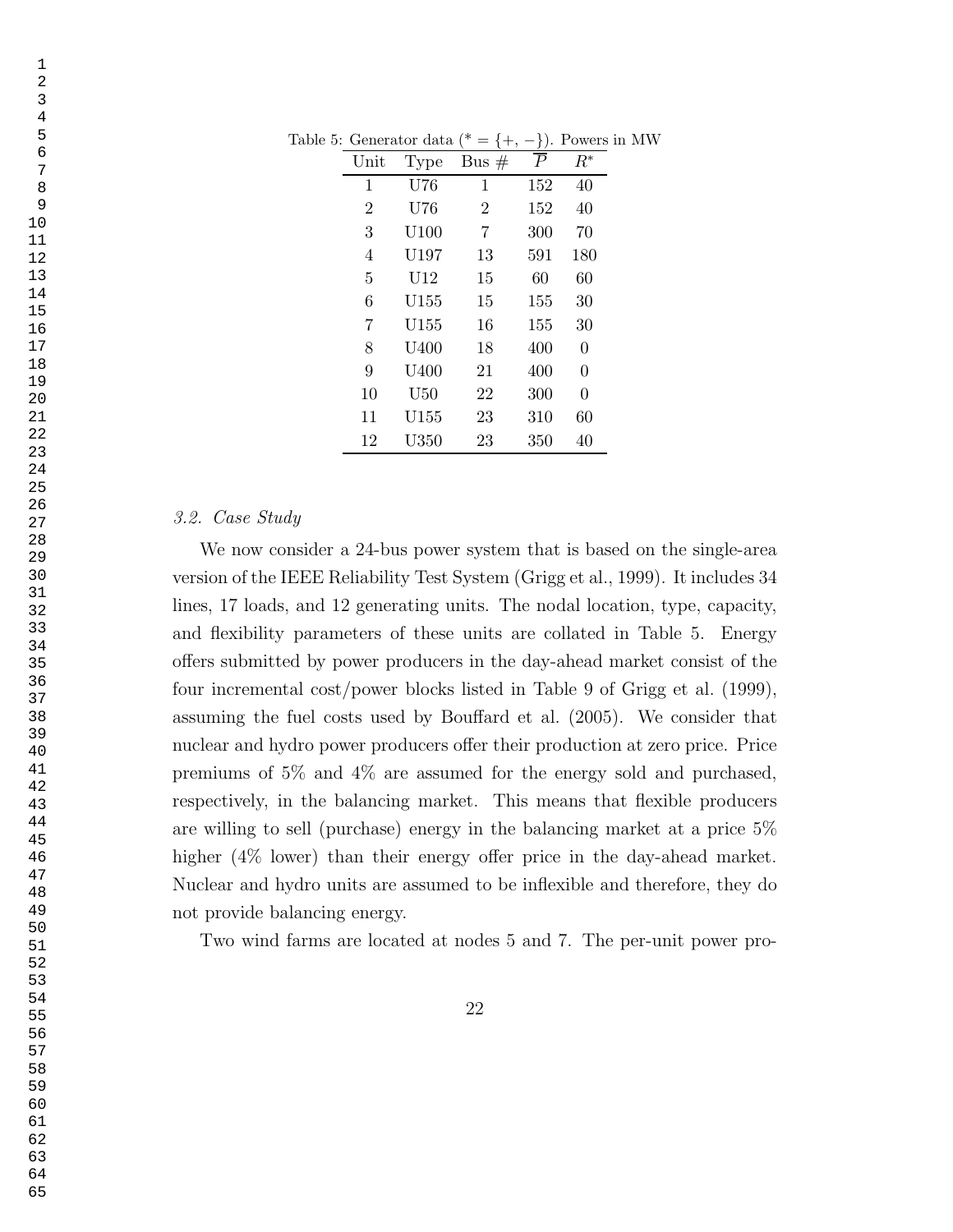duction of these wind farms is modeled using Beta distributions, as in Fabbri et al. (2005). The shape parameters of these Beta distributions, denoted by  $(\alpha, \beta)$ , are equal to  $(0.71, 0.08)$  and  $(3.78, 1.62)$ , respectively. Thus, the perunit forecast power outputs of the wind farms at nodes 5 and 7 are 0.9 and 0.7, in that order. Furthermore, the power outputs of both wind farms are assumed to be correlated with a correlation coefficient  $\rho$ . Correlated samples from the previous Beta distributions are obtained using the sampling procedure described by Morales et al. (2011). An original scenario set comprising 10 000 wind power samples is first generated and then reduced to 100 using the fast forward selection algorithm presented by Heitsch  $\&$  Römisch (2003). The marginal costs of the wind farms are assumed to be zero.

Loads are considered to be inelastic with a value of lost load equal to \$1000/MWh. These loads are geographically distributed among buses as indicated in Table 5 of Grigg et al. (1999). The total system demand is 2000 MW. The capacities of lines 1–5, 5–10, and 7–8 are doubled (up to 350 MW) so that higher amounts of wind power production can be injected at buses 5 and 7.

The single-level mixed-integer linear programming problem that results from the bilevel program (4) has been solved using CPLEX 12.3.0 under GAMS on a Windows-based personal computer Intel $(R)$  Core $(TM)$  is with four processors clocking at 2.4 GHz and 6 GB of RAM. Solution time is kept below 30 seconds in all instances.

The stochastic dispatch model (3) has, among others, two properties that make it particularly useful to facilitate the large-scale integration of stochastic production in electricity markets, namely, its ability to avoid the uneconomic scheduling of stochastic production capacity and its ability to efficiently accommodate generation from stochastic producers that are spatially correlated. We show below that these two properties are conferred, to a large extent, on the conventional dispatch model (1), if solved for an appropriate value of stochastic production, generally different from the mean. This is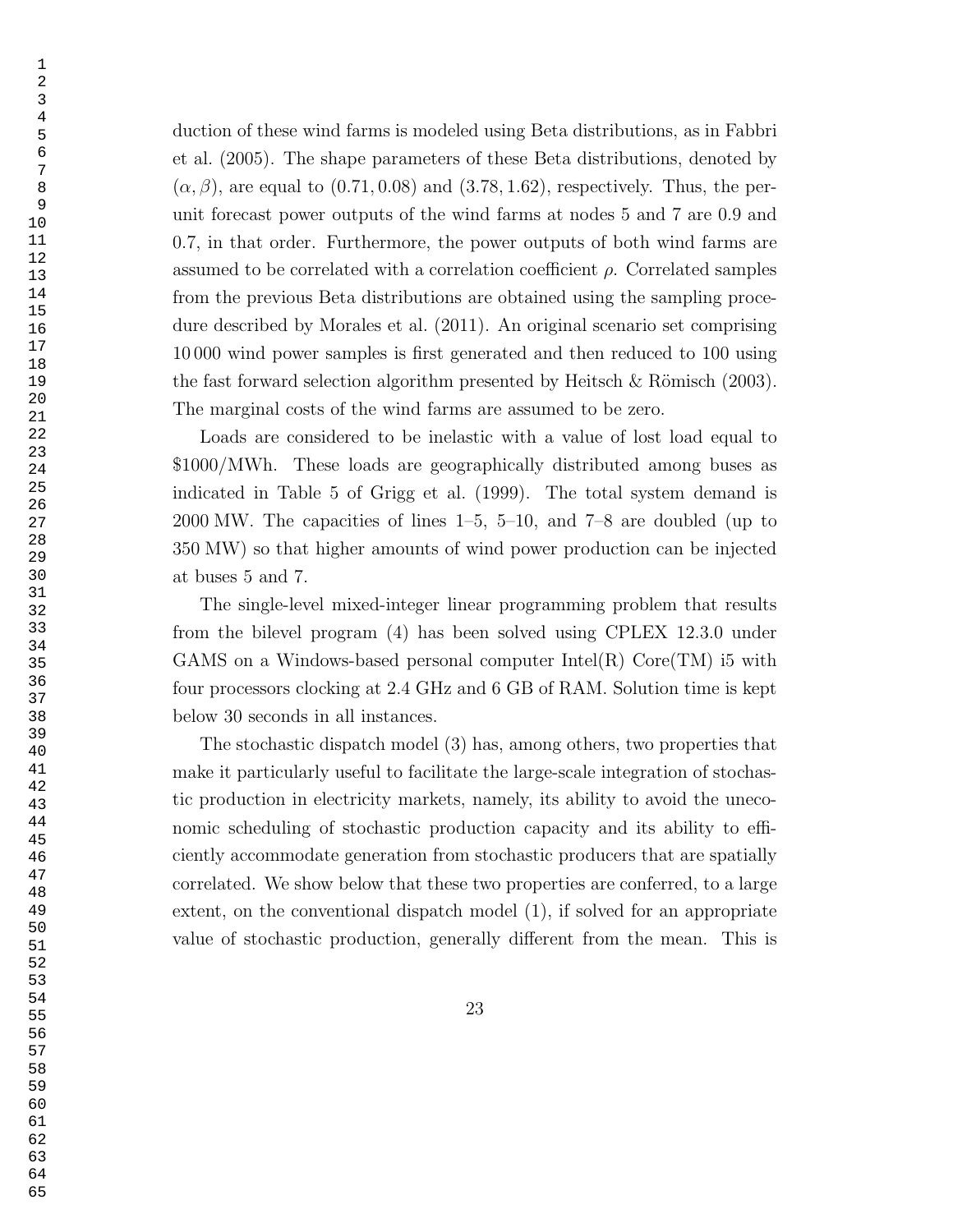actually what we refer to as ImpD.

Figure 2 shows the expected cost of the power system operation as a function of the wind power penetration level, for the three dispatch models. The wind power penetration level is defined as the ratio of the forecast wind power production to the total system demand and is increased by augmenting the capacity installed at both wind farms by the same amount. The figure is arranged in two illustrations, each corresponding to a different correlation coefficient between wind farms. Observe that from a certain penetration level, the expected cost resulting from the implementation of the conventional dispatch begins to significantly diverge from the expected cost yielded by the other two dispatch models. Furthermore, note that this "breaking point", roughly identified on the graphs using a vertical dashed line, occurs for lower penetration levels if the correlation coefficient between wind sites increases. Indeed, the breaking point moves approximately from 38% to 33% if the correlation coefficient goes from 0.35 to 0.75. In contrast, StochD and ImpD are significantly less affected by correlated winds, as they both account for the wind production variability to decide the wind generation schedule. Furthermore, notice that, in the case of ConvD, the expected cost exhibits an increasing trend after a high enough wind power penetration level, whereas both StochD and ImpD guarantee that an increase in wind power capacity never leads to an increase in the expected cost.

We now show that, unlike ConvD or ImpD, the stochastic dispatch leads to a conflicting energy-only settlement of the market, because it requires flexible producers to incur losses in some scenarios. Let us consider a wind power penetration level of 38%. In this instance, generators 1, 2, 6, 7, 11 and 12 are mostly the units providing balancing energy. Table 6 includes the expected profit made by some of these units in these conditions under the three dispatch models. For the case of StochD, the average losses incurred by the selected units and the probability of their profit being eventually negative are also shown. Note that this probability is remarkably high.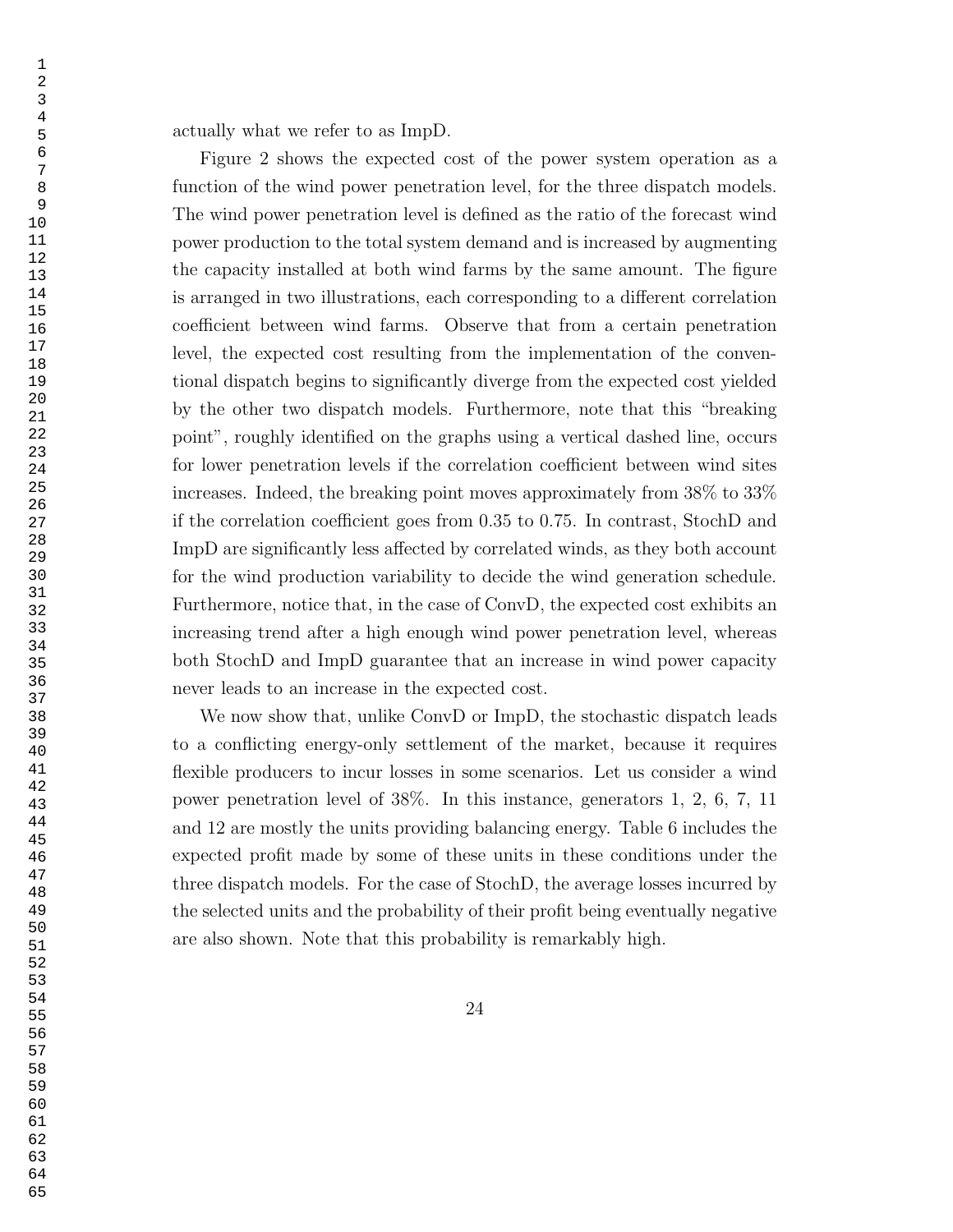

Figure 2: Impact of the wind power penetration level and spatial correlation on the expected cost of the system operation. Total system demand = 2000 MW.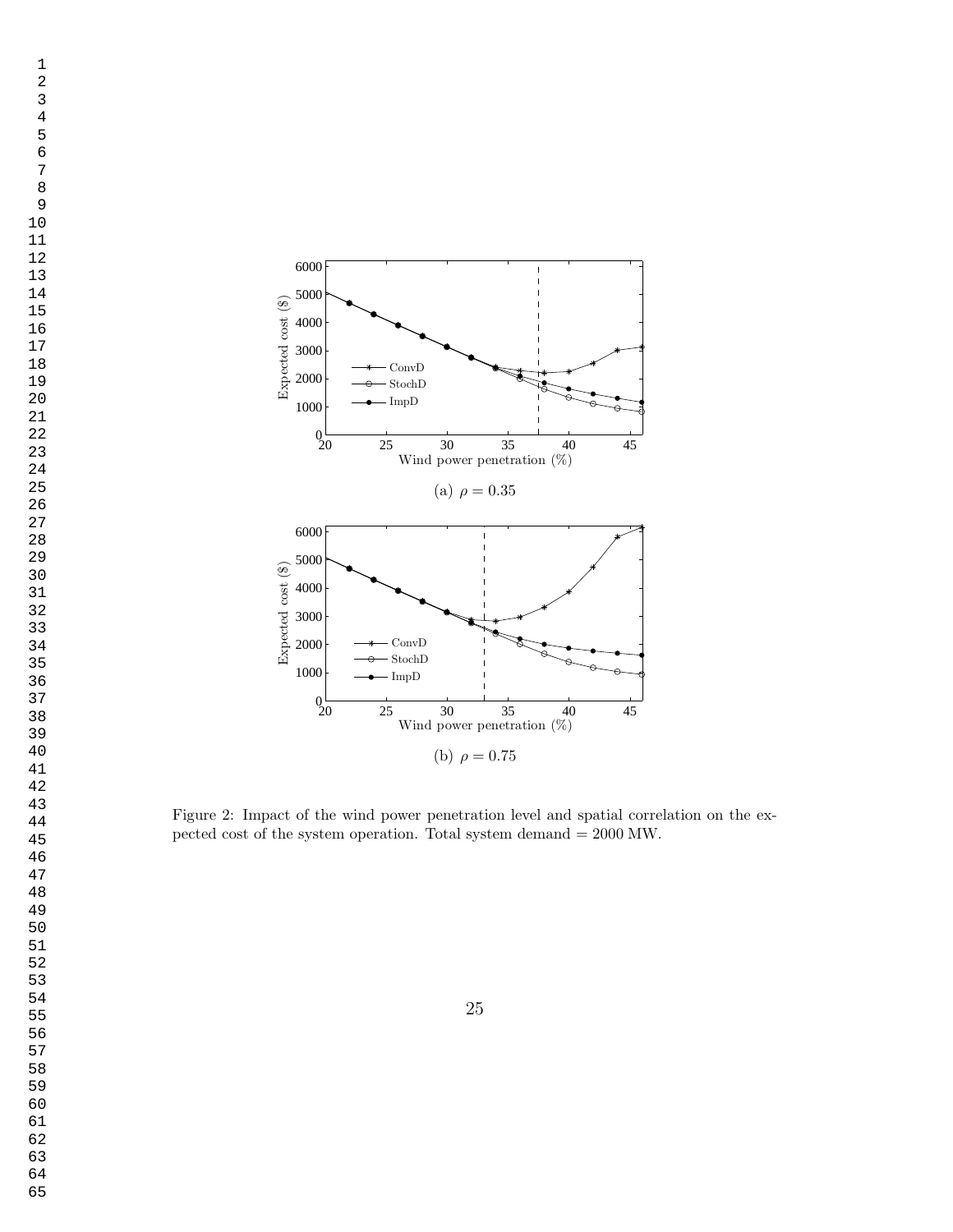|        |                             | Unit    |         |         |         |
|--------|-----------------------------|---------|---------|---------|---------|
|        |                             | 1       | 6       | 11      | 12      |
| ConvD  | Expected<br>profit $(\$)$   | 379.8   | 359.7   | 724.9   | 389.1   |
| StochD | Expected<br>profit $(\$)$   | 45.6    | 48.4    | 99.7    | 64.9    |
|        | Average<br>losses $($       | $-17.4$ | $-10.9$ | $-17.6$ | $-11.5$ |
|        | Probability<br>profit $< 0$ | 0.81    | 0.71    | 0.71    | 0.75    |
| ImpD   | Expected<br>profit $(\$)$   | 170.2   | 263.7   | 531.6   | 178.7   |

Table 6: Highlights of profits. Wind penetration  $38\%$  ( $\rho = 0.35$ )

Lastly, observe that the expected profit made by the selected units is significantly higher under ConvD than under ImpD. This is so because, under the conventional dispatch where the expected wind power production is cleared, there is a considerable transfer of money from the wind power producers to the flexible producers, as the wind power producers have to bear the cost of a very inefficient balancing operation. ImpD manages to substantially mitigate this effect by clearing an amount of wind power production—not necessarily equal to the mean—that avoids high balancing costs.

# 4. Conclusions

This paper deals with the clearing of a day-ahead electricity market that includes a significant number of stochastic producers. Our study uses two reference models for generation scheduling: on the one hand, a conventional network-constrained auction based on a least-cost merit order for dispatch, where stochastic generation enters with its expected production and a very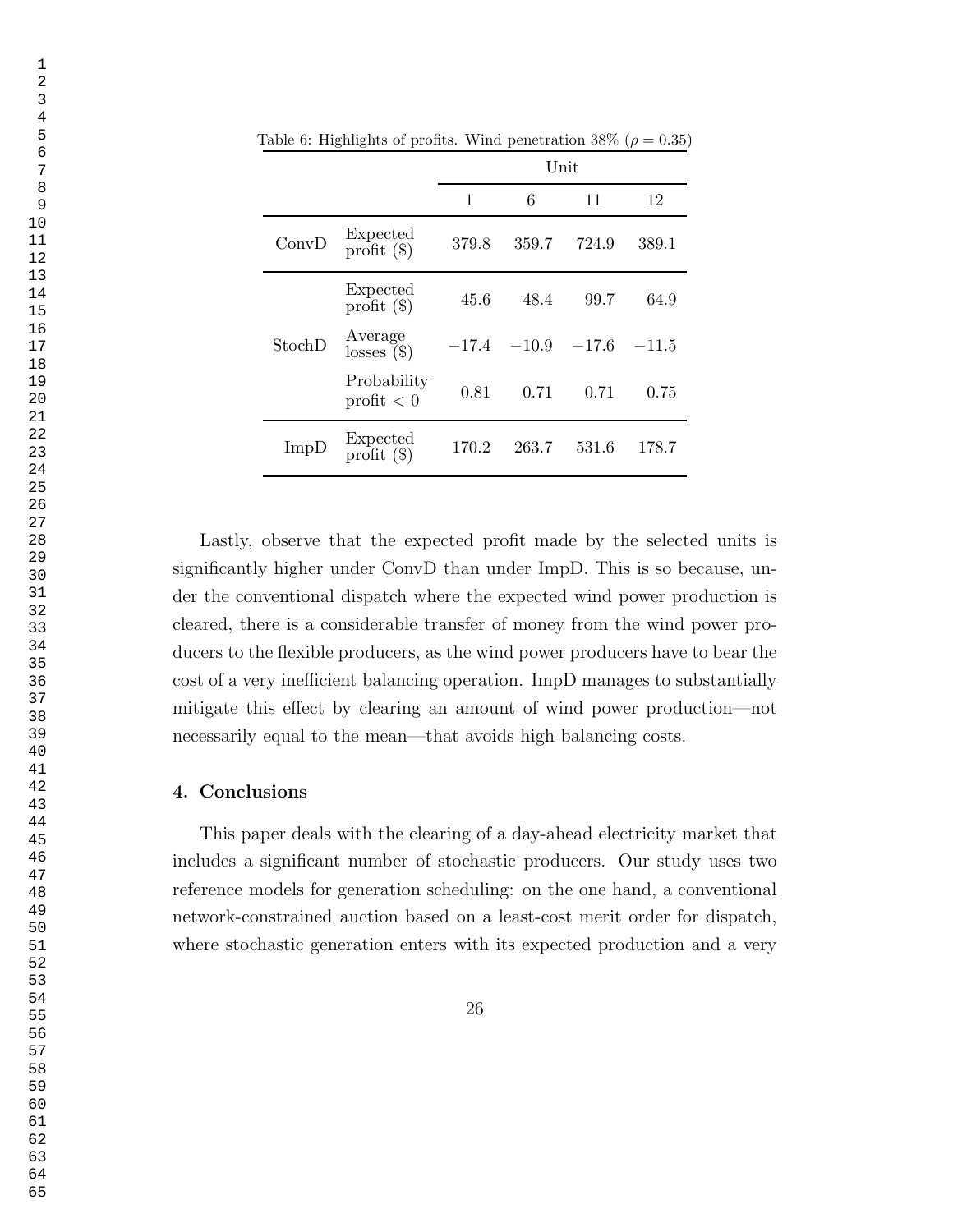low marginal cost; on the other, a full stochastic dispatch method that maximizes market efficiency by anticipating balancing costs. The conventional dispatch may turn out to be very uneconomical, while the stochastic one leads to an energy-only market settlement that does not guarantee cost recovery for flexible producers is some scenarios.

We show that the conventional auction, if cleared with an appropriate value of stochastic production, generally different from the mean, can significantly approach the stochastic dispatch ideal. We construct a bilevel program that optimally computes this value. Our analysis prompts two fundamental conclusions, namely:

- 1. Current day-ahead markets should not clear the expected stochastic production by default. There is indeed room for substantial improvement in market efficiency by abandoning this practice, in particular in those markets with a high share of stochastic generation.
- 2. The amount of stochastic production to be cleared in the day-ahead market should be driven not only by the marginal cost of stochastic generation, which is usually very low or zero, but also by the cost of its uncertainty, understood as its economic impact due to system balancing.

As future research, it is necessary to develop computationally efficient methods that allow us to determine a day-ahead schedule for stochastic producers better in terms of market efficiency than their expected power outputs without having to directly solve a computationally costly bilevel program. Likewise, the idea introduced in this paper is compatible with the implementation of reserve capacity markets or the flexible ramping products that are currently under development in CAISO (Abdul-Rahman et al., 2012) and Midwest ISO (Navid & Rosenwald, 2012). The combination of these strategies may bring current market efficiency closer to the full stochastic optimization ideal.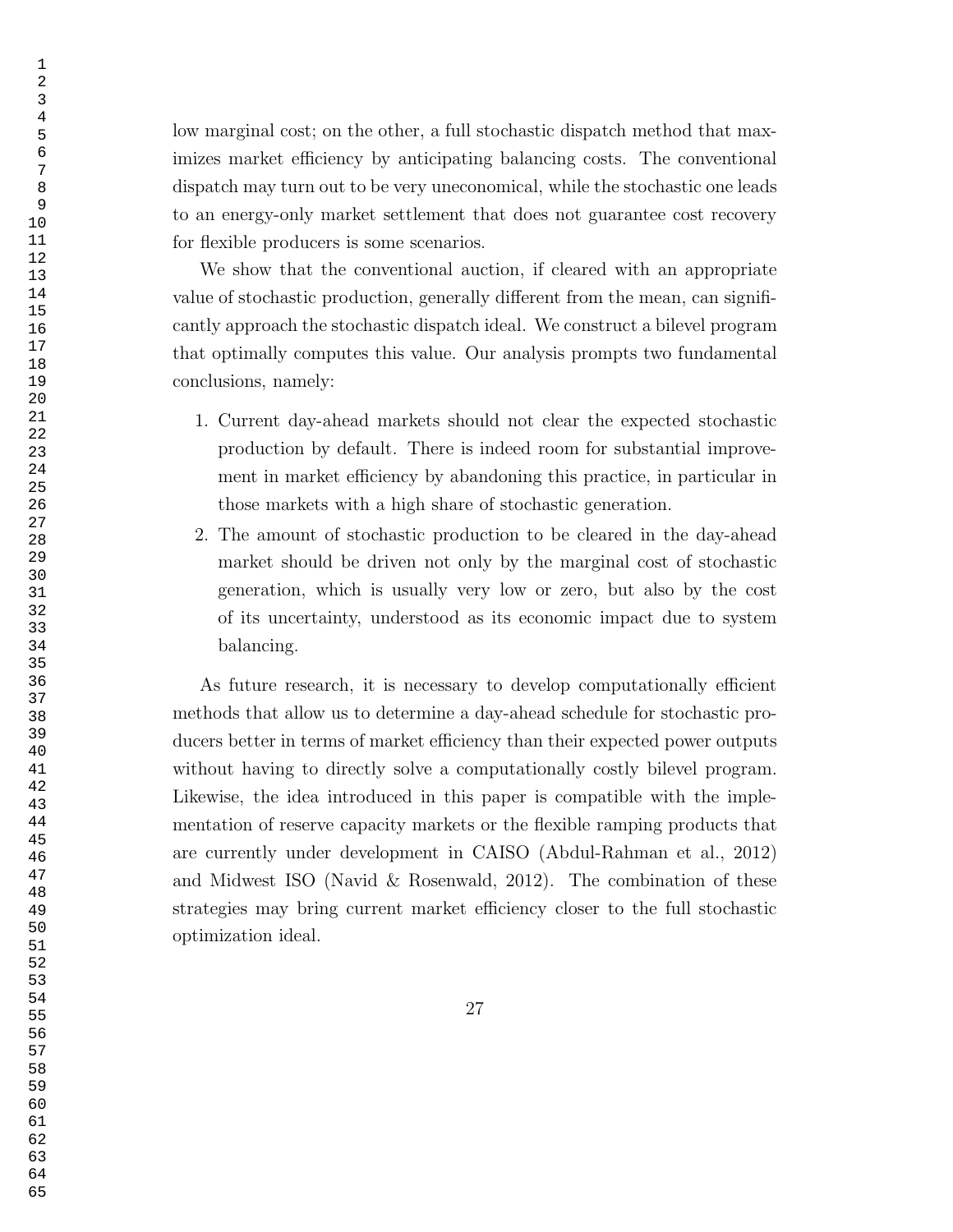# References

- Abdul-Rahman, K., Alarian, H., Rothleder, M., Ristanovic, P., Vesovic, B., & Lu, B. (2012). Enhanced system reliability using flexible ramp constraint in CAISO market. In Power and Energy Society General Meeting, 2012 IEEE (pp.  $1-6$ ).
- Birge, J. R., & Louveaux, F. (2011). Introduction to Stochastic Programming. Series in Operations Research and Financial Engineering (2nd ed.). Springer.
- Bjørndal, M., & Jörnsten, K. (2008). Equilibrium prices supported by dual price functions in markets with non-convexities. European Journal of Operational Research, 190, 768-789.
- Bouffard, F., & Galiana, F. D. (2008). Stochastic security for operations planning with significant wind power generation. IEEE Transactions on Power Systems, 23 , 306–316.
- Bouffard, F., Galiana, F. D., & Conejo, A. J. (2005). Market-clearing with stochastic security–Part II: case studies. IEEE Transactions on Power Systems, 20, 1827–1835.
- Doherty, R., & O'Malley, M. (2005). A new approach to quantify reserve demand in systems with significant installed wind capacity. IEEE Transactions on Power Systems, 20 , 587–595.
- Ela, E., Milligan, M., & Kirby, B. (2011). Operating Reserves and Variable Generation. Technical Report NREL/TP-5500-51978 National Renewable Energy Laboratory.
- Fabbri, A., Gomez San Roman, T., Rivier Abbad, J., & Mendez Quezada, V. (2005). Assessment of the cost associated with wind generation prediction errors in a liberalized electricity market. IEEE Transactions on Power Systems, 20, 1440–1446.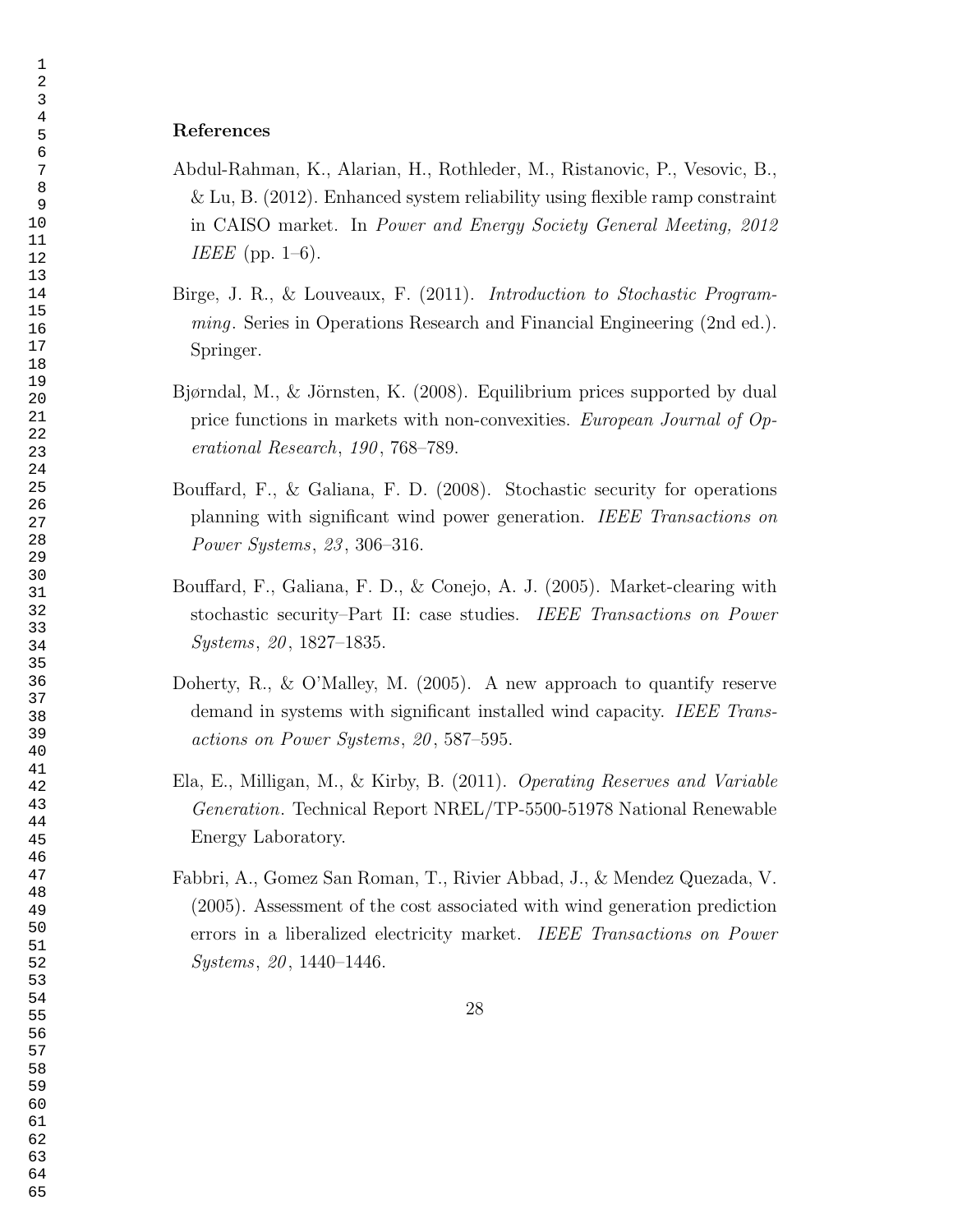- Fernández-Blanco, R., Arroyo, J., & Alguacil, N. (2012). A unified bilevel programming framework for price-based market clearing under marginal pricing. IEEE Transactions on Power Systems, 27 , 517–525.
- Fortuny-Amat, J., & McCarl, B. (1981). A representation and economic interpretation of a two-level programming problem. Journal of the Operational Research Society, (pp. 783–792).
- Galiana, F. D., Bouffard, F., Arroyo, J. M., & Restrepo, J. F. (2005). Scheduling and pricing of coupled energy and primary, secondary, and tertiary reserves. Proceedings of the IEEE, 93, 1970–1983.
- Grigg, C., Wong, P., Albrecht, P., Allan, R., Bhavaraju, M., Billinton, R., Chen, Q., Fong, C., Haddad, S., Kuruganty, S. et al. (1999). The IEEE reliability test system-1996. IEEE Transactions on Power Systems, , 1010–1020.
- Heitsch, H., & Römisch, W. (2003). Scenario reduction algorithms in stochastic programming. Computational Optimization and Applications, 24 , 187– 206.
- Helman, U., Loutan, C., Rosenblum, G., Rothleder, M., Xie, J., Zhou, H., & Kuo, M. (2010). Integration of Renewable Resources: Operational Requirements and Generation Fleet Capability at 20% RPS. Technical Report California Independent System Operator (CAISO).
- Hogan, W. W. (2005). On an Energy Only Electricity Market Design for Resource Adequacy. Technical Report Center for Business and Government, Harvard University.
- Holttinen, H. (2005). Impact of hourly wind power variations on the system operation in the Nordic countries. Wind Energy, , 197–218.